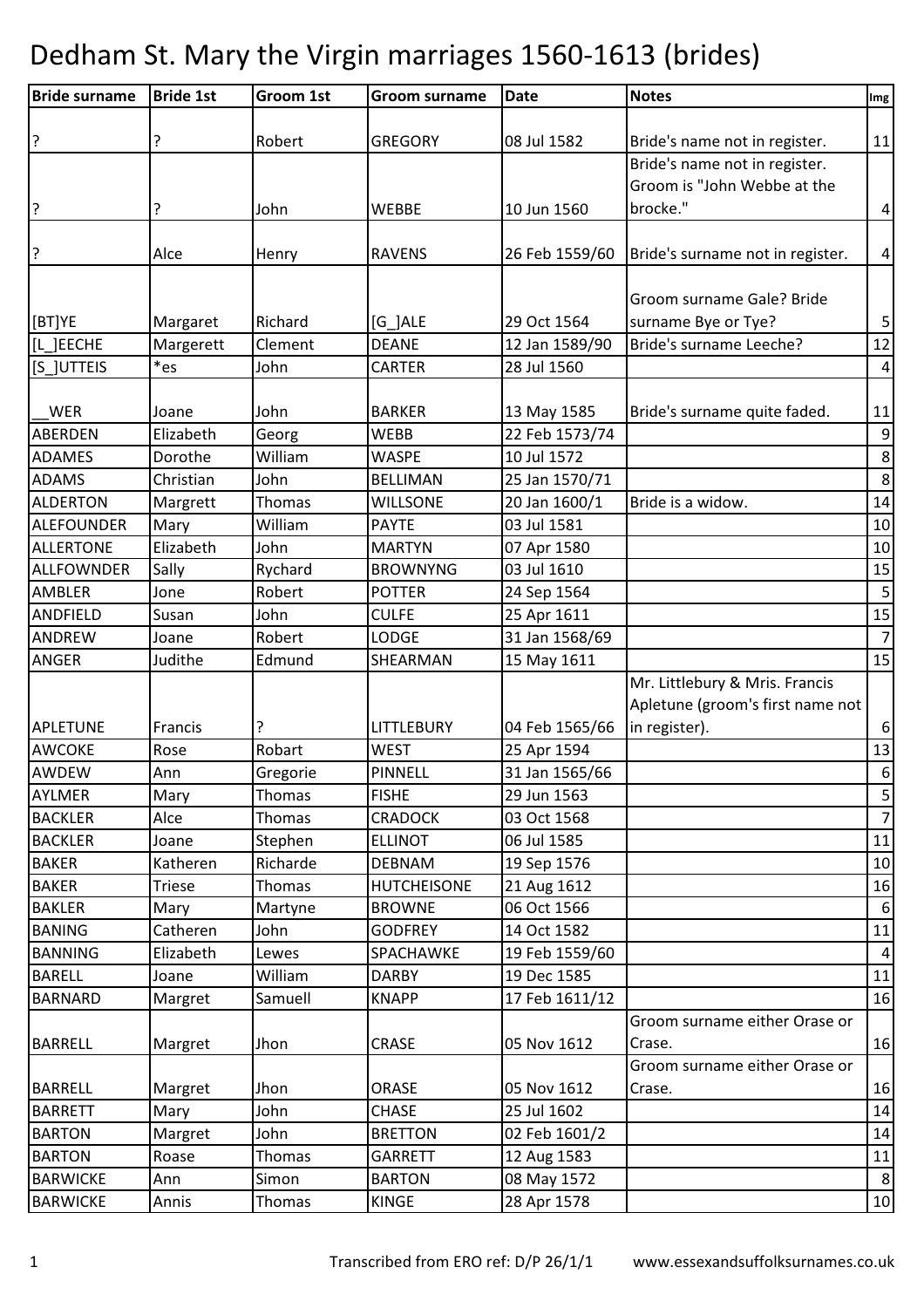| <b>Bride surname</b> | <b>Bride 1st</b> | Groom 1st | <b>Groom surname</b> | <b>Date</b>    | <b>Notes</b>                     | Img              |
|----------------------|------------------|-----------|----------------------|----------------|----------------------------------|------------------|
| <b>BARWICKE</b>      | Johan            | Edward    | PEXSEWELL            | 10 Sep 1573    |                                  | $9\,$            |
| <b>BASYE</b>         | Lydda            | Lewes     | <b>HAND</b>          | 24 Jan 1602/3  |                                  | 14               |
| <b>BAXTER</b>        | Dorethy          | Thomas    | <b>REVELL</b>        | 30 Sep 1574    |                                  | $\boldsymbol{9}$ |
|                      |                  |           |                      |                |                                  |                  |
| <b>BAYNING</b>       | Joane            | Thomas    | <b>WEBB</b>          | 14 Jul 1584    | Groom is "the gardin." Gardener? | 11               |
| <b>BAYNTHORP</b>     | Agnes            | Richard   | <b>HORTON</b>        | 19 Feb 1571/72 |                                  | $\bf 8$          |
| <b>BAYSEY</b>        | Sewsan           | Robart    | <b>SMYTH</b>         | 10 Apr 1610    |                                  | 15               |
| <b>BEDILL</b>        | Margret          | Thomas    | <b>CRADOCKE</b>      | 07 Jun 1561    |                                  | $\pmb{4}$        |
| <b>BEDWALL</b>       | Ann              | Edmund    | <b>STUDLY</b>        | 18 Jul 1567    |                                  | $\boldsymbol{6}$ |
| <b>BILLINGALE</b>    | Katheren         | William   | <b>GEARY</b>         | 09 Dec 1599    |                                  | 14               |
|                      |                  |           |                      |                |                                  |                  |
| <b>BLACKBONE</b>     | ?                | John      | <b>SEAMON</b>        | 09 Jun 1612    | Bride is the Widow Blackbone     | 16               |
| <b>BLAKE</b>         | Pheabe           | Joseph    | <b>CALFE</b>         | 12 Nov 1611    |                                  | 16               |
|                      |                  |           |                      |                | Bride's name has been            |                  |
|                      |                  |           |                      |                | abbreviated but it's not clear   |                  |
| $BLE[M_$             | Christian        | Thomas    | <b>GARAD</b>         | 04 Oct 1562    | what from.                       | $\mathsf S$      |
| <b>BLOSSE</b>        | Judith           | Thomas    | LUDKYNE              | 21 Jun 1568    |                                  | $\overline{7}$   |
| <b>BLOSSE</b>        | Roase            | John      | <b>WARNER</b>        | 01 Jun 1561    |                                  | $\overline{4}$   |
| <b>BOADE</b>         | Priscilla        | Richard   | <b>CROWE</b>         | 08 Jan 1604/5  |                                  | 15               |
| <b>BORAGE</b>        | Alce             | Nicholas  | <b>FINCH</b>         | 02 Oct 1582    |                                  | 11               |
| <b>BORAGE</b>        | Ann              | Willm?    | WILLIAMSONE          | 23 Jul 1569    |                                  | $\overline{7}$   |
|                      |                  |           |                      |                | Surname might be Colle but horn  |                  |
|                      |                  |           |                      |                | on letter e might imply it was   |                  |
| <b>BOYDEN</b>        | Margaret         | Robert    | COLLE[T]             | 06 Jun 1584    | abbreviated.                     | 11               |
| <b>BRAGG</b>         | Margret          | Thomas    | <b>WEST</b>          | 25 Oct 1566    |                                  | $\boldsymbol{6}$ |
| <b>BRANCHHAME</b>    | Constance        | John      | <b>HASELL</b>        | 28 Jun 1571    |                                  | $\bf 8$          |
| <b>BRANSON</b>       | Mary             | Robert    | <b>WODWARD</b>       | 23 Jun 1601    |                                  | 14               |
| <b>BREDGWATER</b>    | Margaret         | Addam     | <b>BRASER</b>        | 10 Aug 1564    |                                  | $\sf 5$          |
| <b>BREWER</b>        | Elizabeth        | Thomas    | <b>HORTON</b>        | 18 May 1571    |                                  | $\bf 8$          |
| <b>BREWER</b>        | Katheren         | John      | <b>LUFKYNE</b>       | 06 Sep 1562    |                                  | $5\overline{)}$  |
| <b>BRINCKLY</b>      | Mary             | John      | <b>COCKE</b>         | 02 Feb 1600/1  |                                  | 14               |
| <b>BRONDE</b>        | Joane            | Andrewe   | <b>BLACKE</b>        | 21 Jan 1574/75 |                                  | $9\,$            |
|                      |                  |           |                      |                |                                  |                  |
| <b>BROWN</b>         | <b>Barbara</b>   | Robert    | <b>SHARMAN</b>       | 09 Dec 1583    | Groom is Mr. Robert Sharman      | 11               |
|                      |                  |           |                      |                | Groom is Thomas Lufkyne the      |                  |
| <b>BROWNE</b>        | Ann              | Thomas    | <b>LUFKYNE</b>       | 13 Sep 1575    | younger                          | $\mathsf 9$      |
|                      |                  |           |                      |                | Groom is Mr. John More,          |                  |
| <b>BROWNE</b>        | Elizabeth        | John      | <b>MORE</b>          | 22 Jul 1575    | minister                         | $\mathsf 9$      |
| <b>BROWNE</b>        | Ellin            | George    | <b>DEBNAM</b>        | 11 May 1596    |                                  | 13               |
|                      |                  |           |                      |                | Groom's surname abbreviated to   |                  |
| <b>BROWNE</b>        | Joane            | Henry     | <b>WERNER</b>        | 26 Jan 1573/74 | "Wern."                          | $\boldsymbol{9}$ |
| <b>BROWNE</b>        | Mary             | Wesson    | <b>MAY</b>           | 28 Jun 1602    |                                  | 14               |
| <b>BROWNING</b>      | Margret          | William   | LAMAN                | 28 Mar 1570    |                                  | $\overline{7}$   |
| <b>BRYGGES</b>       | Agnes            | William   | <b>CAVE</b>          | 13 Apr 1585    |                                  | 11               |
| <b>BRYGHT</b>        | Fayth            | Ralfe     | <b>WYLES</b>         | 28 Aug 1584    |                                  | 11               |
| <b>BUCKNAM</b>       | Cisly            | John      | <b>UPCHER</b>        | 21 Jun 1586    |                                  | 12               |
| <b>BUCKNAM</b>       | Margret          | William   | <b>KINGE</b>         | 07 Nov 1572    |                                  | $\bf 8$          |
| <b>BURAGE</b>        | Alce             | Thomas    | <b>BENETT</b>        | 03 Jan 1571/72 |                                  | $\bf 8$          |
| <b>BURREDGE</b>      | Thomasinge       | Robert    | <b>HECKFORD</b>      | 11 Apr 1611    |                                  | 15               |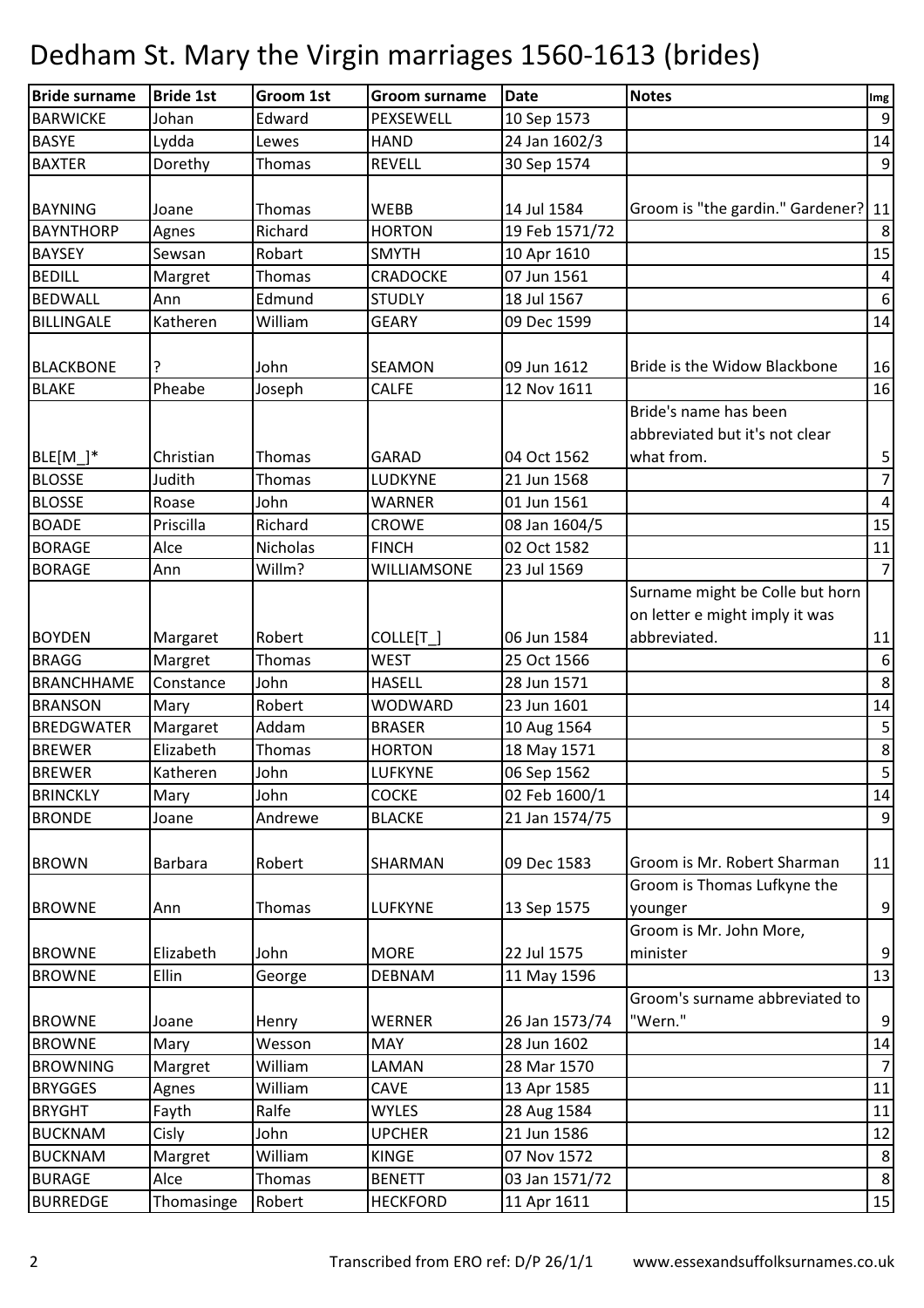| <b>Bride surname</b> | <b>Bride 1st</b> | Groom 1st | <b>Groom surname</b> | <b>Date</b>    | <b>Notes</b>                         | Img              |
|----------------------|------------------|-----------|----------------------|----------------|--------------------------------------|------------------|
| <b>BURRIDGE</b>      | Elizabeth        | William   | <b>DORBIE</b>        | 10 Nov 1604    |                                      | 15               |
| <b>BURRIDGE</b>      | Sara             | Edward    | <b>BENNET</b>        | 05 Feb 1604/5  |                                      | 15               |
| <b>BYGGS</b>         | Marie            | Richard   | <b>JONSONE</b>       | 09 Nov 1563    |                                      | $\mathsf S$      |
| <b>BYRDE</b>         | Annis            | Peter     | <b>SUTTON</b>        | 10 Jul 1573    |                                      | 9                |
| <b>CANE</b>          | Elizabeth        | Henry     | <b>RAVENS</b>        | 10 Feb 1560/61 |                                      | $\overline{4}$   |
| <b>CAVE</b>          | Elizabeth        | Thomas    | <b>EARLE</b>         | 08 Nov 1611    |                                      | 16               |
| <b>CELLY</b>         | Christian        | Ralfe     | <b>HARISONE</b>      | 22 Sep 1572    |                                      | $\,8\,$          |
| CHAPMAN              | Christian        | Daniell   | SHARMAN              | 18 Aug 1601    |                                      | 14               |
| <b>CHAPMAN</b>       | Thomasin         | William   | <b>WARNER</b>        | 02 Nov 1601    |                                      | 14               |
| <b>CHAPMAS</b>       | Alce             | Anthony   | <b>DANSYE</b>        | 01 Nov 1572    |                                      | $\,8\,$          |
| <b>CLARCK</b>        | Elizabeth        | John      | <b>BAKER</b>         | 29 Aug 1592    |                                      | 13               |
| <b>CLARCK</b>        | Margery          | Robert    | <b>GOWYN</b>         | 21 Dec 1573    |                                      | $\boldsymbol{9}$ |
| <b>CLARCKE</b>       | Alce             | Richard   | <b>ELLINOT</b>       | 13 Aug 1591    |                                      | 12               |
| <b>CLARCKE</b>       | Alce             | Phillip   | <b>GOSLING</b>       | 12 Oct 1572    |                                      | $\,8\,$          |
| <b>CLARCKE</b>       | Ann              | Robert    | <b>BURTON</b>        | 01 May 1600    |                                      | 14               |
| <b>CLARCKE</b>       | Elizabeth        | John      | <b>FLACKE</b>        | 22 Aug 1587    | Bride is a widow.                    | 12               |
| <b>CLARCKE</b>       | Jone             | John      | <b>DANY</b>          | 26 Nov 1564    |                                      | 5                |
| <b>CLARCKE</b>       | Margeret         | John      | <b>ALLDERTONE</b>    | 23 Jul 1582    |                                      | 11               |
| <b>CLARCKE</b>       | Rose             | John      | <b>MANNING</b>       | 29 Jun 1578    |                                      | 10               |
| <b>CLARCKE</b>       | Susan            | Edmund    | <b>BROWNE</b>        | 05 Jun 1598    |                                      | 13               |
| <b>CLAYE</b>         | Margret          | William   | <b>BATEMAN</b>       | 07 May 1573    |                                      | $\,8\,$          |
| <b>CLEARE</b>        | Ann              | Edmund    | <b>SHARMAN</b>       | 11 Sep 1584    |                                      | 11               |
| <b>CLERCK</b>        | Em               | Richard   | <b>SMITH</b>         | 02 Aug 1563    |                                      | $5\phantom{.0}$  |
| <b>CLERCKE</b>       | Joane            | John      | <b>STEPHEN</b>       | 20 Feb 1584/85 |                                      | 11               |
|                      |                  |           |                      |                |                                      |                  |
| <b>CLINTONE</b>      | ?                | John      | <b>WRINCHE</b>       | 24 Aug 1587    | Bride is the Wydowe Clintone.        | 12               |
| <b>COALE</b>         | Margery          | William   | <b>HUNTMAN</b>       | 14 Feb 1560/61 |                                      | $\overline{4}$   |
| <b>COALE</b>         | Margret          | Valintyne | <b>GROOME</b>        | 27 May 1568    |                                      | $\overline{7}$   |
| <b>COCK</b>          | 5                | Richard   | <b>SEEMON</b>        | 04 Dec 1610    | Bride is the Wydowe Cock             | 15               |
| <b>COCKE</b>         | Joan             | Georg     | <b>ORRIS</b>         | 12 Apr 1585    |                                      | 11               |
| <b>COCKE</b>         | Kateren          | John      | CONSTABLE            | 06 Sep 1603    |                                      | 14               |
| <b>COLE</b>          | Elizabeth        | Thomas    | <b>FELIX</b>         | 27 Nov 1593    |                                      | 13               |
|                      |                  |           |                      |                | Bride is the daughter of George      |                  |
| <b>COLE</b>          | Lydda            | John      | <b>LUDKIN</b>        | 16 Sep 1605    | Cole                                 | 15               |
| <b>COLE</b>          | Sara             | Peter     | <b>DURRANT</b>       | 17 Nov 1601    |                                      | 14               |
| <b>COLLEN</b>        | Alce             | John      | <b>ORRIS</b>         | 26 Oct 1578    |                                      | 10               |
| <b>COLLET</b>        | Christian        | Richard   | <b>FISHER</b>        | 30 Nov 1561    |                                      | $\overline{a}$   |
| <b>COLLET</b>        | Mary             | Thomas    | <b>GULL</b>          | 30 Jun 1572    |                                      | 8                |
|                      |                  |           |                      |                | Bride's first name not in register - |                  |
|                      |                  |           |                      |                | might just be an upper case          |                  |
| <b>COLLETT</b>       | M?               | Michaell  | <b>UPCHER</b>        | 11 Feb 1582/83 | letter M.                            | 11               |
| <b>COLLETT</b>       | Margeret         | John      | <b>TUNTONE</b>       | 02 May 1568    |                                      | $\overline{7}$   |
| <b>COOKE</b>         | Cysly            | William   | <b>THORP</b>         | 14 Feb 1574/75 |                                      | $\boldsymbol{9}$ |
| COOKE                | Grisell          | Francis   | SHELLDRAKE           | 04 Sep 1604    |                                      | 15               |
| <b>COOLE</b>         | Agnes            | Thomas    | <b>PRIOR</b>         | 27 Aug 1560    |                                      | $\overline{a}$   |
| COWE                 | Ann              | Daniell   | <b>HOLBORNE</b>      | 01 Feb 1598/99 |                                      | 13               |
| CRADOCKE             | Christian        | Symon     | <b>PRATT</b>         | 27 Oct 1562    |                                      | $\sqrt{5}$       |
| <b>CROWE</b>         | Ann              | John      | <b>MILLER</b>        | 27 Sep 1574    | Groom abode: Ipswych                 | $\mathsf 9$      |
| <b>CROWE</b>         | Margeret         | Robert    | LEWS                 | 21 Apr 1573    |                                      | $\bf 8$          |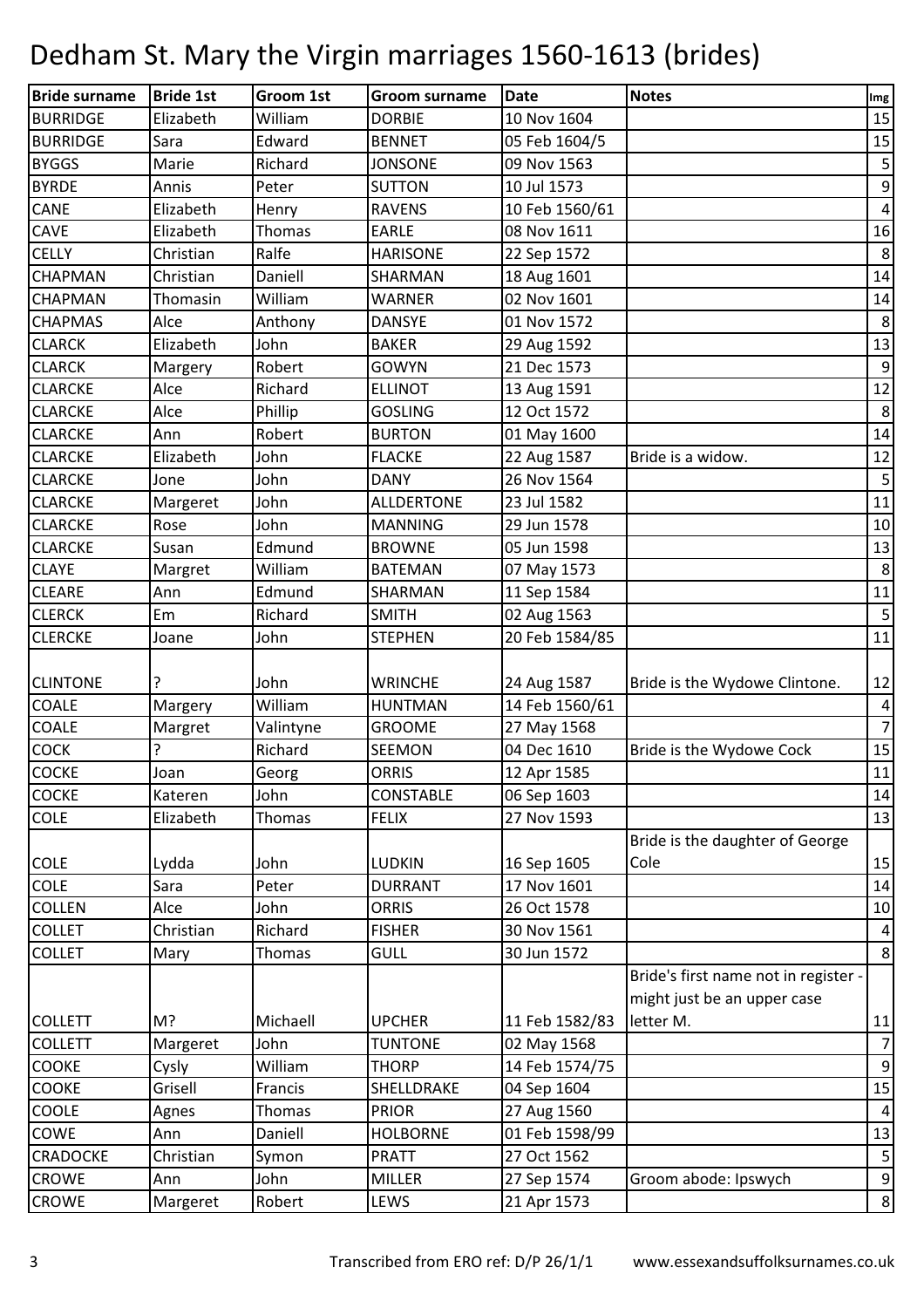| <b>Bride surname</b> | <b>Bride 1st</b> | Groom 1st     | <b>Groom surname</b> | <b>Date</b>    | <b>Notes</b>                                                     | Img                     |
|----------------------|------------------|---------------|----------------------|----------------|------------------------------------------------------------------|-------------------------|
| <b>DAMSES</b>        | Susan            | Robert        | <b>GLOVER</b>        | 23 Sep 1575    |                                                                  | $\boldsymbol{9}$        |
|                      |                  |               |                      |                | Groom's surname added later,<br>and is mostly smudged. Bride is  |                         |
| DAR[L_]Y             |                  | Thomas        | *ς                   | 04 Feb 1583/84 | The Wydowe Dar[I_]y                                              | 11                      |
| <b>DAULE</b>         | Elizabeth        | Richard       | <b>HOWARD</b>        | 23 Jul 1570    |                                                                  | $\bf 8$                 |
| <b>DAVY</b>          | Joane            | William       | <b>DEBNAM</b>        | 09 May 1568    | Bride is a widow.                                                | $\overline{7}$          |
| <b>DAVY</b>          | Katheren         | Elias         | <b>BARTON</b>        | 25 Apr 1580    | Groom is a widower.                                              | 10                      |
| <b>DAVY</b>          | Margerye         | John          | <b>CLARCKE</b>       | 24 Mar 1601/2  |                                                                  | 14                      |
| <b>DEANE</b>         | Katheren         | Thomas        | <b>BOADE</b>         | 16 Jul 1565    |                                                                  | $\boldsymbol{6}$        |
| <b>DEBNAM</b>        | Alce             | Henry         | <b>TALBOT</b>        | 12 Jan 1566/67 |                                                                  | $\sqrt{6}$              |
| <b>DORIFALL</b>      |                  | Robert        | <b>KELLSEY</b>       | 31 Oct 1611    | <b>Bride is the Widow Dorifall</b>                               | 16                      |
| <b>DUCKE</b>         | Elizabeth        | Robert        | <b>SMYTH</b>         | 20 Aug 1564    |                                                                  | $\sf 5$                 |
| <b>DUNT</b>          | Margret          | Robert        | <b>MASKALL</b>       | 04 Feb 1571/72 |                                                                  | $\bf 8$                 |
| <b>DUNTON</b>        | Anniable         | Jasper        | <b>FOSTER</b>        | 06 Oct 1584    |                                                                  | $11\,$                  |
| <b>DUNTON</b>        | <b>Barbara</b>   | William       | ARMA[D]              | 17 Jul 1575    | Groom's surname might have<br>been abbreviated.                  | $\boldsymbol{9}$        |
| <b>DUNTON</b>        | Mathy            | Samuell       | <b>KINGE</b>         | 11 Sep 1582    |                                                                  | 11                      |
| <b>DUNTONE</b>       | Katheren         | William       | <b>WARNER</b>        | 14 Jun 1568    |                                                                  | $\overline{7}$          |
| <b>ELINOT</b>        | Joane            | John          | LAVENDER             | 18 Nov 1566    |                                                                  | $\boldsymbol{6}$        |
| <b>ELINOT</b>        | Martha           | Martyne       | <b>GRENLEIFF</b>     | 14 Feb 1562/63 |                                                                  | $\overline{\mathbf{5}}$ |
| <b>ELLANOT</b>       | Alce             | Robert        | LAYER                | 30 Jun 1576    |                                                                  | 10                      |
| <b>ELLENOT</b>       | Mary             | James         | <b>GEDNYE</b>        | 10 Jul 1570    |                                                                  | $\,8\,$                 |
| <b>ELMES</b>         | Ann              | John          | <b>BROWNE</b>        | 07 Jul 1585    |                                                                  | $11\,$                  |
| <b>FAUNCET</b>       | Joane            | Nicholas      | <b>PLEVIN</b>        | 12 Jul 1562    |                                                                  | $\mathsf S$             |
| FEAST                | Anice            | Henry         | <b>DARBYE</b>        | 20 Sep 1572    |                                                                  | $\,8\,$                 |
| <b>FENNE</b>         | Elizabeth        | <b>Thomas</b> | LUDKINE              | 29 Sep 1612    |                                                                  | 16                      |
| <b>FENNE</b>         | Marierye         | Isack         | <b>HAND</b>          | 25 Sep 1610    |                                                                  | 15                      |
| <b>FENTAN</b>        | Elizabeth        | Thomas        | <b>MORIS</b>         | 07 Oct 1565    |                                                                  | $\boldsymbol{6}$        |
| <b>FESEY</b>         | Margret          | Thomas        | <b>WEBB</b>          | 03 Aug 1561    |                                                                  | $\sqrt{4}$              |
| <b>FINCH</b>         | Ann              | William       | <b>RAYLAND</b>       | 24 Jul 1581    | Bride's surname quite faded.                                     | 10                      |
| <b>FIRMYN</b>        | Susan            | Henry         | <b>RENOLDS</b>       | 24 Jun 1612    |                                                                  | 16                      |
| <b>FISHE</b>         | Elizabeth        | Robert        | <b>THORN</b>         | 14 Jul 1569    |                                                                  | $\overline{7}$          |
| <b>FISHER</b>        | Jane             | Thomas        | <b>BACKLER</b>       | 29 Sep 1584    |                                                                  | 11                      |
| <b>FLOWER</b>        | ?                | Robard        | <b>SEEMON</b>        | 24 Jul 1610    | Bride's first name not in register.                              | 15                      |
|                      |                  |               |                      |                | Groom's surname not in register.<br>Bride is "Elizabethe Footman |                         |
| <b>FOOTMAN</b>       | Elizabethe       | Richard       | ?                    | 21 Oct 1560    | alias Willims"                                                   | $\overline{a}$          |
| <b>FOWLER</b>        | Katheren         | John          | <b>ROGERS</b>        | 01 Feb 1565/66 |                                                                  | $\boldsymbol{6}$        |
| <b>FOWLER</b>        | Margret          | William       | WARNER               | 31 Aug 1572    |                                                                  | $\bf 8$                 |
| <b>FOWLER</b>        | Roase            | George        | <b>BYGGE</b>         | 16 Dec 1560    |                                                                  | $\pmb{4}$               |
| <b>FOX</b>           | Phebe            | Robert        | VAUGHAN              | 02 Oct 1574    |                                                                  | $\boldsymbol{9}$        |
| <b>FROST</b>         | Alce             | Richard       | <b>MILES</b>         | 01 Nov 1591    |                                                                  | 12                      |
| <b>FROST</b>         | Margret          | Thomas        | <b>CLAYE</b>         | 23 Oct 1572    |                                                                  | 8                       |
| <b>FULLER</b>        | Margeret         | George        | CROSSE               | 05 Apr 1580    |                                                                  | $10\,$                  |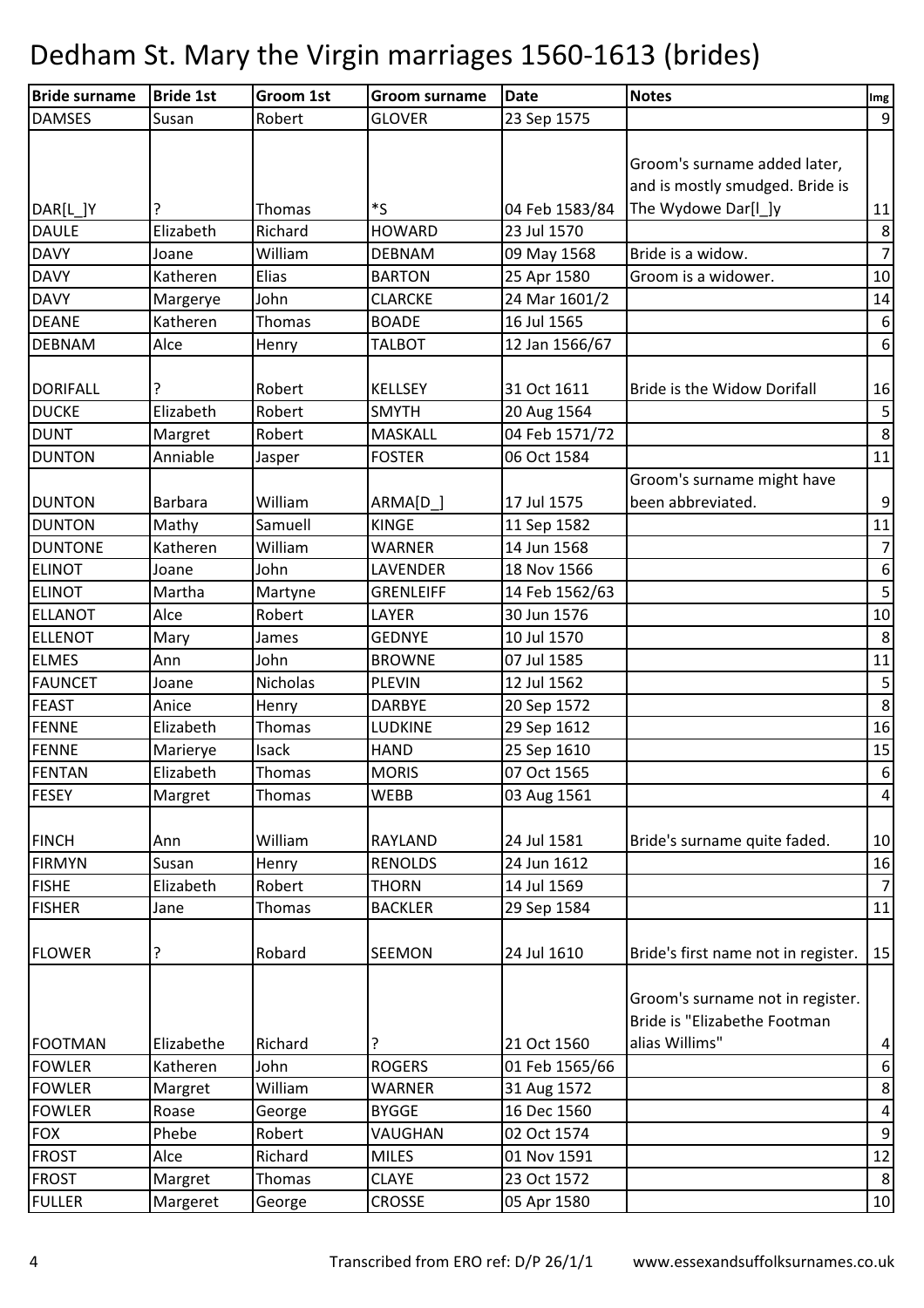| 27 Jun 1587<br>12<br>GAL[LT]<br>Grissell<br>John<br><b>ELLLINOT</b><br>15<br><b>GALLE</b><br>Richard<br>Phoebe<br><b>CLEARKE</b><br>14 Jan 1604/5<br><b>GATES</b><br>Robert<br>14 Oct 1560<br>Alce<br><b>RODIS</b><br>4<br><b>GATES</b><br>William<br><b>WHYGHT</b><br>4<br>Margret<br>16 Jan 1560/61<br><b>GENT</b><br><b>DYVET</b><br>Elizabeth<br>John<br>09 Apr 1561<br>$\overline{4}$<br>14<br>Thomas<br>19 Oct 1602<br><b>GEORGE</b><br>Als<br><b>BROWNE</b><br>Groom is a widower, bride is a<br>widow.<br>10<br><b>GIRRIE</b><br><b>MAN</b><br>04 Sep 1581<br>Joan<br>Stephen<br><b>COLE</b><br>14<br><b>GLOVER</b><br>George<br>27 Sep 1603<br>Anne<br>13<br><b>GLOVER</b><br>William<br><b>NICHOLSONE</b><br>18 May 1596<br>Margret<br>15<br><b>GLOVER</b><br><b>BEVERSONE</b><br>21 Jun 1604<br>James<br>Susan<br>William<br><b>GLOWER</b><br><b>HOWELL</b><br>20 Jan 1600/1<br>14<br>Ann |
|------------------------------------------------------------------------------------------------------------------------------------------------------------------------------------------------------------------------------------------------------------------------------------------------------------------------------------------------------------------------------------------------------------------------------------------------------------------------------------------------------------------------------------------------------------------------------------------------------------------------------------------------------------------------------------------------------------------------------------------------------------------------------------------------------------------------------------------------------------------------------------------------------|
|                                                                                                                                                                                                                                                                                                                                                                                                                                                                                                                                                                                                                                                                                                                                                                                                                                                                                                      |
|                                                                                                                                                                                                                                                                                                                                                                                                                                                                                                                                                                                                                                                                                                                                                                                                                                                                                                      |
|                                                                                                                                                                                                                                                                                                                                                                                                                                                                                                                                                                                                                                                                                                                                                                                                                                                                                                      |
|                                                                                                                                                                                                                                                                                                                                                                                                                                                                                                                                                                                                                                                                                                                                                                                                                                                                                                      |
|                                                                                                                                                                                                                                                                                                                                                                                                                                                                                                                                                                                                                                                                                                                                                                                                                                                                                                      |
|                                                                                                                                                                                                                                                                                                                                                                                                                                                                                                                                                                                                                                                                                                                                                                                                                                                                                                      |
|                                                                                                                                                                                                                                                                                                                                                                                                                                                                                                                                                                                                                                                                                                                                                                                                                                                                                                      |
|                                                                                                                                                                                                                                                                                                                                                                                                                                                                                                                                                                                                                                                                                                                                                                                                                                                                                                      |
|                                                                                                                                                                                                                                                                                                                                                                                                                                                                                                                                                                                                                                                                                                                                                                                                                                                                                                      |
|                                                                                                                                                                                                                                                                                                                                                                                                                                                                                                                                                                                                                                                                                                                                                                                                                                                                                                      |
|                                                                                                                                                                                                                                                                                                                                                                                                                                                                                                                                                                                                                                                                                                                                                                                                                                                                                                      |
|                                                                                                                                                                                                                                                                                                                                                                                                                                                                                                                                                                                                                                                                                                                                                                                                                                                                                                      |
| $\overline{9}$<br>Edward<br>10 Feb 1575/76<br><b>GOSLING</b><br>COALE<br>Joan                                                                                                                                                                                                                                                                                                                                                                                                                                                                                                                                                                                                                                                                                                                                                                                                                        |
|                                                                                                                                                                                                                                                                                                                                                                                                                                                                                                                                                                                                                                                                                                                                                                                                                                                                                                      |
| First letter of groom's surname                                                                                                                                                                                                                                                                                                                                                                                                                                                                                                                                                                                                                                                                                                                                                                                                                                                                      |
| hard to decipher between an N                                                                                                                                                                                                                                                                                                                                                                                                                                                                                                                                                                                                                                                                                                                                                                                                                                                                        |
| <b>HORTON</b><br>27 Jun 1566<br>or an H. Horton or Norton?<br><b>GREENE</b><br>Alice<br>Thomas<br>$\boldsymbol{6}$                                                                                                                                                                                                                                                                                                                                                                                                                                                                                                                                                                                                                                                                                                                                                                                   |
|                                                                                                                                                                                                                                                                                                                                                                                                                                                                                                                                                                                                                                                                                                                                                                                                                                                                                                      |
| First letter of groom's surname                                                                                                                                                                                                                                                                                                                                                                                                                                                                                                                                                                                                                                                                                                                                                                                                                                                                      |
| hard to decipher between an N                                                                                                                                                                                                                                                                                                                                                                                                                                                                                                                                                                                                                                                                                                                                                                                                                                                                        |
| <b>GREENE</b><br>Alice<br>Thomas<br><b>NORTON</b><br>27 Jun 1566<br>or an H. Horton or Norton?<br>$\boldsymbol{6}$                                                                                                                                                                                                                                                                                                                                                                                                                                                                                                                                                                                                                                                                                                                                                                                   |
| <b>GREENE</b><br>William<br><b>COALE</b>                                                                                                                                                                                                                                                                                                                                                                                                                                                                                                                                                                                                                                                                                                                                                                                                                                                             |
| $10\,$<br>26 Apr 1582<br>Margret                                                                                                                                                                                                                                                                                                                                                                                                                                                                                                                                                                                                                                                                                                                                                                                                                                                                     |
| 16<br>John<br><b>GREENLEAFE</b><br>Susan<br><b>ALLMON</b><br>15 Sep 1612                                                                                                                                                                                                                                                                                                                                                                                                                                                                                                                                                                                                                                                                                                                                                                                                                             |
| 13<br><b>GRENE</b><br>John<br>10 Oct 1592<br><b>WRYGHT</b><br>Mary                                                                                                                                                                                                                                                                                                                                                                                                                                                                                                                                                                                                                                                                                                                                                                                                                                   |
| $\mathsf S$<br><b>GRENE</b><br>Maude<br>14 Jun 1563<br><b>WEBB</b><br>Henry                                                                                                                                                                                                                                                                                                                                                                                                                                                                                                                                                                                                                                                                                                                                                                                                                          |
| $\overline{\mathbf{4}}$<br><b>GULLE</b><br>Robert<br><b>GREENE</b><br>Roase<br>25 Sep 1560                                                                                                                                                                                                                                                                                                                                                                                                                                                                                                                                                                                                                                                                                                                                                                                                           |
| 13 Dec 1580<br>$10\,$<br><b>GYFFERD</b><br><b>SHEPER</b><br>Mary<br>George                                                                                                                                                                                                                                                                                                                                                                                                                                                                                                                                                                                                                                                                                                                                                                                                                           |
| 9<br><b>GYLES</b><br><b>HASSET</b><br>07 Dec 1573<br>Mary<br>James                                                                                                                                                                                                                                                                                                                                                                                                                                                                                                                                                                                                                                                                                                                                                                                                                                   |
| <b>HAM</b><br>Kathren<br>Arther<br>LABY<br>20 Jul 1576<br>10                                                                                                                                                                                                                                                                                                                                                                                                                                                                                                                                                                                                                                                                                                                                                                                                                                         |
| 14<br><b>HANDE</b><br>John<br><b>ORRIS</b><br>28 Aug 1599<br>Groom is a widower.<br>Ann                                                                                                                                                                                                                                                                                                                                                                                                                                                                                                                                                                                                                                                                                                                                                                                                              |
|                                                                                                                                                                                                                                                                                                                                                                                                                                                                                                                                                                                                                                                                                                                                                                                                                                                                                                      |
| John<br>22 Feb 1584/85<br>Groom is John Harison the elder<br>11<br><b>HARDYE</b><br><b>HARISON</b><br>Joan                                                                                                                                                                                                                                                                                                                                                                                                                                                                                                                                                                                                                                                                                                                                                                                           |
| Richarde<br>$\vert 4 \vert$<br><b>HARIS</b><br>Marion<br><b>MERICK</b><br>09 Jan 1559/60                                                                                                                                                                                                                                                                                                                                                                                                                                                                                                                                                                                                                                                                                                                                                                                                             |
| $\overline{7}$<br>Alce<br>10 Nov 1569<br><b>HARMAN</b><br>Thomas<br><b>VEERE</b>                                                                                                                                                                                                                                                                                                                                                                                                                                                                                                                                                                                                                                                                                                                                                                                                                     |
| $\boldsymbol{9}$<br><b>HARVY</b><br>Christian<br><b>MAKINE</b><br>03 Aug 1573<br>James                                                                                                                                                                                                                                                                                                                                                                                                                                                                                                                                                                                                                                                                                                                                                                                                               |
| $\boldsymbol{6}$<br>Richard<br><b>ELINOT</b><br>16 Jun 1566<br><b>HARVY</b><br>Margret                                                                                                                                                                                                                                                                                                                                                                                                                                                                                                                                                                                                                                                                                                                                                                                                               |
| $\,8\,$<br>Elizabeth<br>Richard<br>05 Jul 1571<br><b>HASELL</b><br><b>CRADOCK</b>                                                                                                                                                                                                                                                                                                                                                                                                                                                                                                                                                                                                                                                                                                                                                                                                                    |
| $\boldsymbol{8}$<br><b>HATCH</b><br>Robert<br><b>ORIS</b><br>28 Jun 1571<br>Margret                                                                                                                                                                                                                                                                                                                                                                                                                                                                                                                                                                                                                                                                                                                                                                                                                  |
| Bride is a widow.<br>10<br><b>HAYES</b><br>Christian<br><b>ALDERS</b><br>04 Sep 1581<br>Thomas                                                                                                                                                                                                                                                                                                                                                                                                                                                                                                                                                                                                                                                                                                                                                                                                       |
| Groom is a widower, bride is                                                                                                                                                                                                                                                                                                                                                                                                                                                                                                                                                                                                                                                                                                                                                                                                                                                                         |
| 12<br>William<br>06 Jul 1591<br><b>HEDG</b><br><b>ANGER</b><br>single.<br>Joyce                                                                                                                                                                                                                                                                                                                                                                                                                                                                                                                                                                                                                                                                                                                                                                                                                      |
| <b>HEDGE</b><br>Elizabeth<br>WE<br>11<br>Thomas<br>26 Oct 1585                                                                                                                                                                                                                                                                                                                                                                                                                                                                                                                                                                                                                                                                                                                                                                                                                                       |
| 15<br><b>HICKS</b><br>Rebecka<br><b>BURTON</b><br>Samuell<br>04 Nov 1605                                                                                                                                                                                                                                                                                                                                                                                                                                                                                                                                                                                                                                                                                                                                                                                                                             |
| <b>HILL</b><br>Thomas<br><b>POLLEY</b><br>28 Nov 1569<br>$\overline{7}$<br>Joane                                                                                                                                                                                                                                                                                                                                                                                                                                                                                                                                                                                                                                                                                                                                                                                                                     |
| $\overline{7}$<br>Christian<br>John<br><b>WOODGATE</b><br>30 Jul 1569<br><b>HILLS</b>                                                                                                                                                                                                                                                                                                                                                                                                                                                                                                                                                                                                                                                                                                                                                                                                                |
| 15<br><b>HOLBORNE</b><br>John<br><b>HECKFORD</b><br>08 May 1610<br>Sewsan                                                                                                                                                                                                                                                                                                                                                                                                                                                                                                                                                                                                                                                                                                                                                                                                                            |
| 10<br><b>HOLDER</b><br>Richard<br><b>PARKER</b><br>02 Feb 1581/82<br>Grace                                                                                                                                                                                                                                                                                                                                                                                                                                                                                                                                                                                                                                                                                                                                                                                                                           |
| 29 Oct 1611<br>16<br><b>HORSEMAN</b><br>Thomas<br><b>HUNT</b><br>Joan                                                                                                                                                                                                                                                                                                                                                                                                                                                                                                                                                                                                                                                                                                                                                                                                                                |
| BRAS[H_]ER<br>30 Sep 1611<br>16<br><b>HORTON</b><br>Mathew<br>Rose                                                                                                                                                                                                                                                                                                                                                                                                                                                                                                                                                                                                                                                                                                                                                                                                                                   |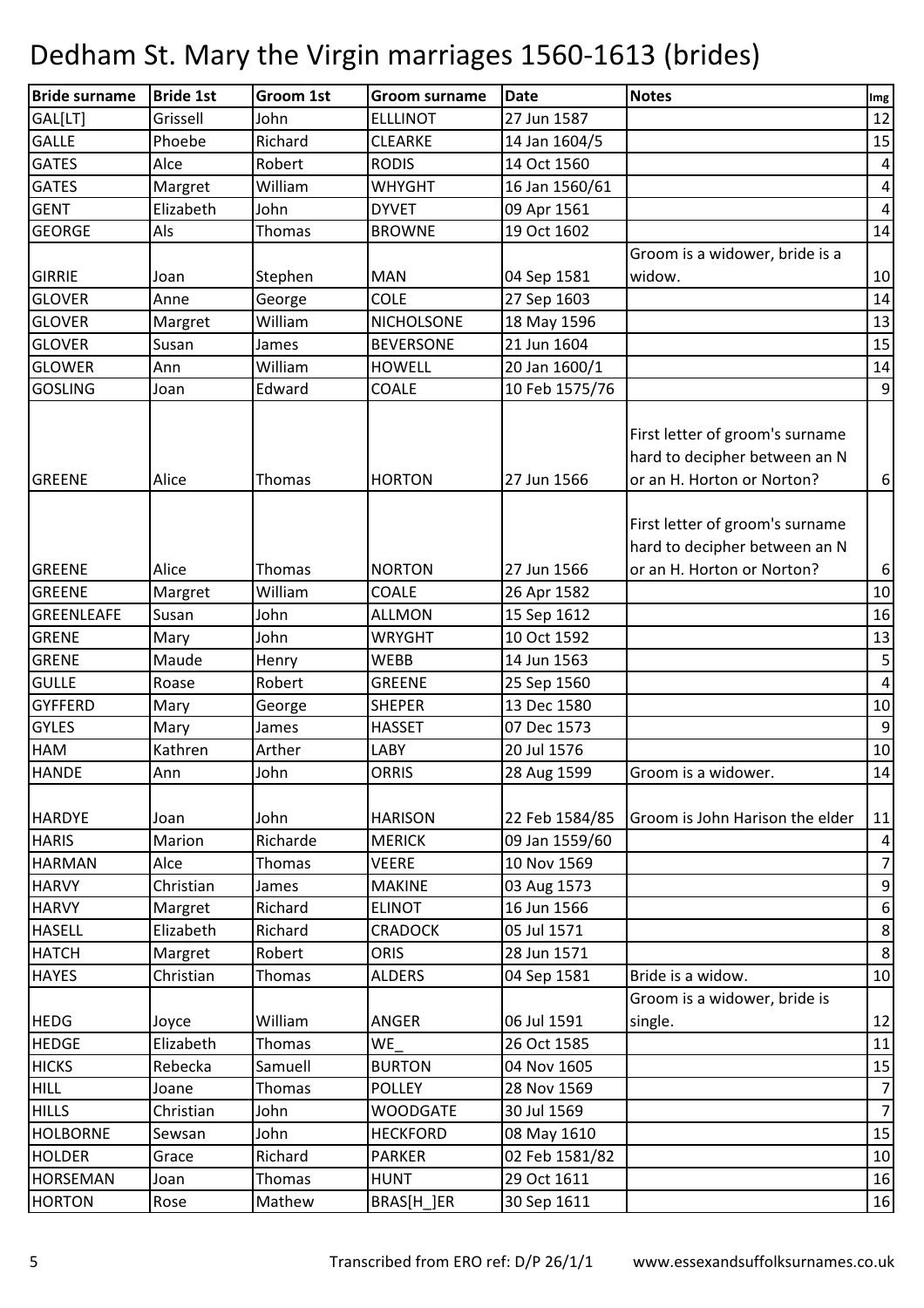| <b>Bride surname</b> | <b>Bride 1st</b> | Groom 1st   | <b>Groom surname</b> | <b>Date</b>    | <b>Notes</b>                        | Img              |
|----------------------|------------------|-------------|----------------------|----------------|-------------------------------------|------------------|
| <b>HORTON</b>        | Susana           | John        | <b>VINSON</b>        | 01 Oct 1611    |                                     | 16               |
| <b>HOWARDE</b>       | Joane            | Richarde    | WINTERFILED          | 10 Nov 1560    |                                     | $\vert 4 \vert$  |
|                      |                  |             |                      |                |                                     |                  |
| <b>HOWE</b>          |                  | John        | <b>STANTON</b>       | 20 Jun 1592    | Bride's first name not in register. | 13               |
|                      |                  |             |                      |                | Groom is Raphe Harrison the         |                  |
|                      |                  |             |                      |                | elder, bride is the Widdow          |                  |
| <b>HOWES</b>         |                  | Raphe       | <b>HARRISON</b>      | 01 Oct 1611    | Howes                               | 16               |
| <b>HUBBERD</b>       | Ursula           | Edward      | <b>BRAFORD</b>       | 22 Oct 1564    |                                     | $\overline{5}$   |
| HUNTMAN              | Ann              | John        | <b>STEVENSONE</b>    | 04 Mar 1600/1  |                                     | 14               |
|                      |                  |             |                      |                | The groom is Mr. Worth - first      |                  |
| <b>HUTTONE</b>       | Joane            | ?           | <b>WORTH</b>         | 25 Oct 1568    | name not in register.               | 7                |
| <b>HYTCHAM</b>       | Em.              | John        | <b>BYSHOP</b>        | 19 Nov 1576    |                                     | 10               |
| <b>JACKSONE</b>      | Alce             | John        | LITHER               | 29 May 1570    |                                     | $\,8\,$          |
|                      |                  |             |                      |                |                                     |                  |
| <b>JACSONE</b>       |                  | Thomas      | <b>CLARCKE</b>       | 20 Nov 1585    | The bride is the Wydowe Jacsone     | 11               |
| <b>JENE</b>          | Pheby            | Jacob       | <b>MALDON</b>        | 09 Feb 1612/13 |                                     | 16               |
|                      |                  |             |                      |                | The bride is the servant George     |                  |
| <b>JILLYAN</b>       | Ann              | Thomas      | <b>DYKE</b>          | 23 Feb 1584/85 | <b>Bygges</b>                       | 11               |
| <b>JOHNSONE</b>      | Margerye         | John        | LAMBE                | 20 May 1566    |                                     | $\boldsymbol{6}$ |
| <b>JONSONE</b>       | Katheren         | Robert      | <b>KELLSONE</b>      | 14 Nov 1573    |                                     | $\boldsymbol{9}$ |
| <b>JUDY</b>          | Katheren         | Roger       | <b>HECKFORD</b>      | 27 Sep 1573    |                                     | $\overline{9}$   |
| <b>KEISE</b>         | Margery          | Thomas      | <b>HODDS</b>         | 07 Oct 1603    |                                     | 15               |
| <b>KELSYE</b>        | Grace            | Henry       | <b>KYNGE</b>         | 03 Feb 1598/99 |                                     | 13               |
| <b>KENT</b>          | Barberie         | Thomas      | <b>LUFKYN</b>        | 13 Sep 1581    |                                     | $10\,$           |
| <b>KINGE</b>         | Elizabeth        | Thomas      | <b>BATTES</b>        | 03 Jul 1581    |                                     | 10               |
| <b>KINGE</b>         | Margery          | Richard     | <b>COLLYE</b>        | 06 Nov 1572    |                                     | $\,$ 8 $\,$      |
| <b>KOKER</b>         | Rose             | James       | <b>GEDNEY</b>        | 03 May 1571    |                                     | $\,8\,$          |
| LAMBARD              | Ann              | Robart      | SPILLMAN             | 28 May 1594    |                                     | 13               |
| LANE                 | Ursula           | Richard     | <b>USHER</b>         | 28 Feb 1593/94 |                                     | 13               |
| <b>LAVENDER</b>      | Alce             | Thomas      | <b>ELINOT</b>        | 06 May 1576    |                                     | $\boldsymbol{9}$ |
| <b>LAVENDER</b>      | Margery          | William     | <b>HARIS</b>         | 21 Feb 1574/75 |                                     | $\overline{9}$   |
| <b>LETHER</b>        | <b>Barbara</b>   | Roger       | WALKER               | 20 Jan 1594/95 |                                     | 13               |
| <b>LEWES</b>         | Cysly            | Hugh        | <b>BANING</b>        | 05 Oct 1585    |                                     | 11               |
| <b>LEWES</b>         | Hester           | John        | <b>BOSSET</b>        | 21 Oct 1602    |                                     | 14               |
| <b>LEWES</b>         | Margeret         | John        | <b>BYOT</b>          | 04 Feb 1595/96 |                                     | 13               |
|                      |                  |             |                      |                |                                     |                  |
| <b>LISTER</b>        | Katheren         | Edmunde     | <b>MANNOCK</b>       | 03 Nov 1574    | Bride's father: Thomas Lister       | $\boldsymbol{9}$ |
| <b>LITHERS</b>       | Grissell         | Richard     | <b>GULL</b>          | 27 Oct 1601    |                                     | 14               |
| <b>LITLE</b>         | Sarah            | John        | <b>WILLSON</b>       | 25 Apr 1611    |                                     | 15               |
| <b>LITTLEBURY</b>    | Grace            | John        | <b>WAFYNE</b>        | 12 Oct 1585    |                                     | 11               |
| LOWES                | Heleyne          | John        | <b>BETTES</b>        | 07 Jan 1562/63 |                                     | 5                |
| <b>LUCAS</b>         | Roase            | Robert      | <b>BROWNE</b>        | 20 Jun 1602    | Bride is a widow.                   | 14               |
| <b>LUFFKYN</b>       | Mary             | Christopher | <b>STONE</b>         | 24 Aug 1586    |                                     | 12               |
| <b>LUFKYN</b>        | Elizabeth        | Richard     | MELLISHME            | 09 Oct 1567    | Bride is a widow.                   | 6                |
| <b>LUFKYN</b>        | Hester           | William     | <b>JACSONE</b>       | 19 May 1584    |                                     | 11               |
| <b>LUFKYN</b>        | Judith           | John        | <b>CREAKE</b>        | 31 May 1596    |                                     | 13               |
| <b>LUFKYNE</b>       | Elizabeth        | William     | <b>THORN</b>         | 10 Jun 1563    |                                     | $\mathsf S$      |
| <b>LYNN</b>          | Ellinor          | William     | <b>WEBB</b>          | 19 Nov 1574    |                                     | $\overline{9}$   |
| <b>LYTHERS</b>       | Elizabeth        | Nathaniell  | <b>THORPE</b>        | 28 Oct 1600    |                                     | 14               |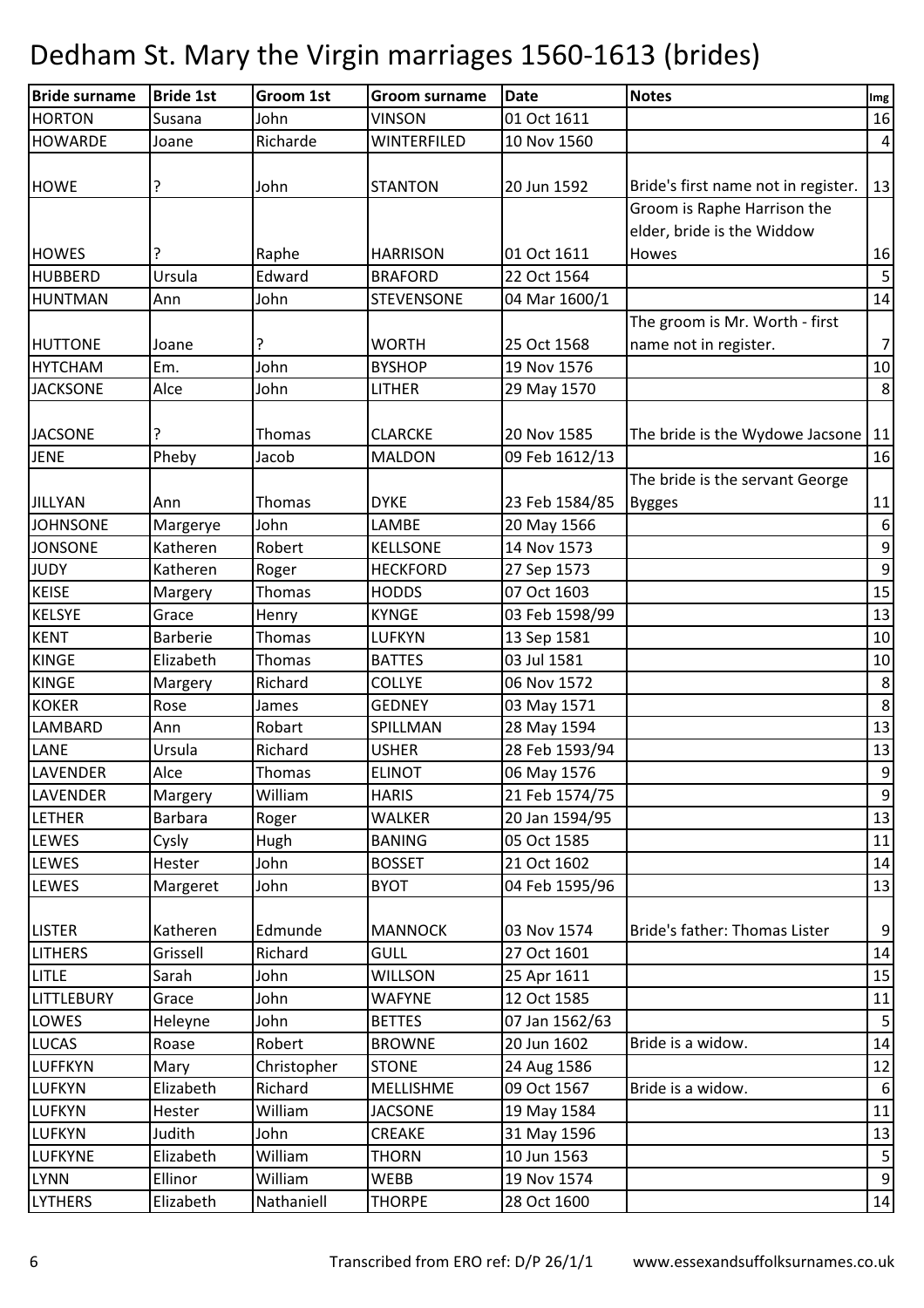| <b>Bride surname</b> | <b>Bride 1st</b> | Groom 1st     | <b>Groom surname</b> | <b>Date</b>    | <b>Notes</b>                                                                  | Img              |
|----------------------|------------------|---------------|----------------------|----------------|-------------------------------------------------------------------------------|------------------|
| <b>MAKING</b>        | Ann              | Edmund        | <b>ARCHER</b>        | 25 Apr 1569    |                                                                               | $\overline{7}$   |
| <b>MAN</b>           | Katheren         | <b>Titus</b>  | <b>ORMAN</b>         | 09 Nov 1569    |                                                                               | $\overline{7}$   |
| <b>MANNINGE</b>      | Ann              | John          | <b>PARKER</b>        | 27 Sep 1586    | Bride is a widow.                                                             | 12               |
| <b>MARCKES</b>       | Elizabeth        | William       | <b>MAYE</b>          | 14 May 1563    |                                                                               | 5                |
| <b>MARLER</b>        | Rachell          | John          | <b>PYE</b>           | 03 Oct 1592    |                                                                               | 13               |
| <b>MARTYNE</b>       | Alce             | John          | PAREPOYNT            | 24 Nov 1560    |                                                                               | $\overline{a}$   |
| <b>MATHEW</b>        | Joane            | William       | <b>GARDENER</b>      | 23 Oct 1574    |                                                                               | $\mathsf 9$      |
|                      |                  |               |                      |                | Groom is the parson of Carltone,                                              |                  |
| <b>MAYE</b>          | Elizabeth        | William       | <b>THORN</b>         | 21 Feb 1574/75 | Kent                                                                          | $\boldsymbol{9}$ |
| <b>MERILL</b>        | Ellen            | <b>Thomas</b> | <b>WELD</b>          | 25 Dec 1566    |                                                                               | $\sqrt{6}$       |
| <b>MICHELL</b>       | Franncis         | Abacucke      | <b>PAGE</b>          | 24 Nov 1601    |                                                                               | 14               |
|                      |                  |               |                      |                | Groom's surname abbreviated to                                                |                  |
| <b>MILLS</b>         | <b>Barbara</b>   | James         | PIERPOYNT            | 25 Apr 1578    | Ppoynt.                                                                       | 10               |
| <b>MODYE</b>         | Marye            | Ralfe         | <b>LYTHERS</b>       | 09 Jun 1603    |                                                                               | 14               |
|                      |                  |               |                      |                | Groom abode: St. Osyth, bride                                                 |                  |
| <b>MOORE</b>         | Margret          | Robert        | <b>BLOWERS</b>       | 12 Jul 1568    | abode: Dedham                                                                 | $\overline{7}$   |
|                      |                  |               |                      |                | Groom's surname has been<br>abbreviated to "Dram" - not clear                 |                  |
| <b>MOSSE</b>         | Margret          | <b>Batrum</b> | DRAM*                | 02 Feb 1598/99 | what it was before.                                                           | 13               |
| <b>MYLLER</b>        | Alce             | Robert        | <b>FINNE</b>         | 01 Jul 1573    |                                                                               | 9                |
| <b>MYLLER</b>        | Mary             | Symon         | <b>FULLER</b>        | 11 Jun 1574    |                                                                               | $\boldsymbol{9}$ |
| <b>NEALE</b>         | Roase            | Richard       | <b>MILLER</b>        | 13 Feb 1574/75 |                                                                               | $\boldsymbol{9}$ |
| <b>OFYLDE</b>        | Margret          | William       | RICHARDSONNE         | 28 Apr 1572    |                                                                               | $\infty$         |
| <b>OLDAM</b>         | Elizabeth        | William       | <b>WODWARD</b>       | 08 Jun 1569    |                                                                               | $\overline{7}$   |
| <b>ORIS</b>          | Ann              | George        | <b>BIGGS</b>         | 30 Jul 1571    |                                                                               | $\bf 8$          |
| <b>ORIS</b>          | Ann              | William       | <b>DERBY</b>         | 20 Nov 1574    |                                                                               | $\boldsymbol{9}$ |
| <b>ORIS</b>          | Ann              | George        | <b>ROYSE</b>         | 01 Nov 1599    |                                                                               | 14               |
| <b>ORMAN</b>         | Barbery          | <b>Thomas</b> | <b>GRENELEIF</b>     | 06 Nov 1598    |                                                                               | 13               |
| <b>ORMAN</b>         | Joane            | John          | <b>ORIS</b>          | 30 Dec 1560    |                                                                               | $\overline{4}$   |
| <b>ORRIS</b>         | Ann              | Edmund        | <b>PERSSON</b>       | 01 Jun 1581    |                                                                               | 10               |
| <b>ORRIS</b>         | Joane            | John          | <b>ARCHER</b>        | 26 May 1573    |                                                                               | $9\,$            |
| <b>ORRIS</b>         | Joane            | Richard       | <b>KEDGE</b>         | 08 Nov 1586    |                                                                               | 12               |
| <b>ORRIS</b>         | Sara             | Adrian        | <b>IVE</b>           | 22 Jun 1601    |                                                                               | 14               |
| <b>OSBORNE</b>       | Elizabeth        | Robert        | WEBB                 | 23 Apr 1570    |                                                                               | 8                |
| PAGE                 | Ann              | Francis       | <b>BROWNE</b>        | 30 Sep 1583    |                                                                               | 11               |
| <b>PAKYN</b>         | Lettis           | Joseph        | <b>BROO KE</b>       | 28 Aug 1598    |                                                                               | 13               |
| <b>PANTON</b>        | Alce             | Peter         | <b>BRASTER</b>       | 17 Sep 1583    |                                                                               | 11               |
| <b>PARKER</b>        | Alce             | John          | <b>ELLINOT</b>       | 26 Jun 1582    |                                                                               | 10               |
| <b>PARKER</b>        | Ann              | Thomas        | <b>BAYNTHORPE</b>    | 05 Feb 1567/68 | Bride's name abbreviated to Pker<br>(presumably Parker). Bride is a<br>widow. | $\overline{7}$   |
|                      |                  |               |                      |                | Bride's surname abbreviated to                                                |                  |
| <b>PARKER</b>        | Margeret         | Thomas        | <b>BRACSTED</b>      | 12 Apr 1585    | Pker                                                                          | 11               |
| <b>PARKER</b>        | Maryon           | William       | <b>BORNE</b>         | 07 Jan 1573/74 | Groom abode: Bradwell. Bride's<br>surname abbreviated to "Pker"               | $\mathsf 9$      |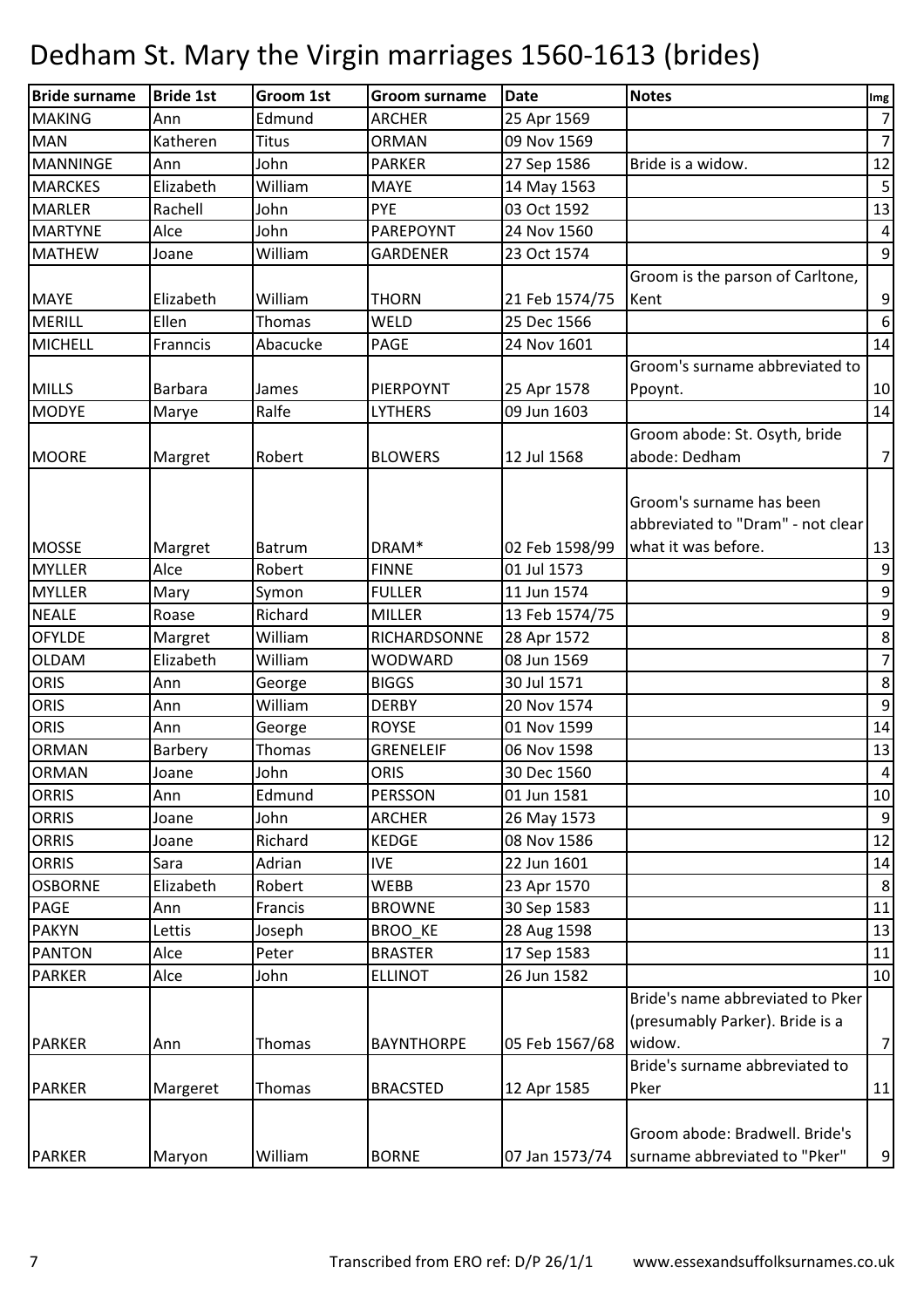| <b>Bride surname</b>        | <b>Bride 1st</b> | Groom 1st         | <b>Groom surname</b>        | <b>Date</b>                | <b>Notes</b>                                                                                 | Img                       |
|-----------------------------|------------------|-------------------|-----------------------------|----------------------------|----------------------------------------------------------------------------------------------|---------------------------|
|                             |                  |                   |                             |                            |                                                                                              |                           |
|                             |                  |                   |                             |                            | Bride's name abbreviated to Pker                                                             |                           |
| <b>PARKER</b>               | Susan            | Thomas            | <b>COLL</b>                 | 14 Jan 1567/68             | (presumably Parker)                                                                          | $\overline{7}$            |
|                             |                  |                   |                             |                            | Groom is a widower, bride is                                                                 |                           |
| <b>PASKALL</b>              | Joane            | Jeremy            | <b>BLACKBORNE</b>           | 13 Aug 1591                | single.                                                                                      | 12                        |
| <b>PAYNE</b>                | Anne             | Henrye            | <b>SAMPFORDE</b>            | 17 Apr 1587                |                                                                                              | 12                        |
| <b>PAYNE</b>                | Priscilla        | Richard           | <b>VEVYNS</b>               | 05 Apr 1586                |                                                                                              | 12                        |
| <b>PAYT</b>                 | Mary             | <b>Myles</b>      | <b>PEPER</b>                | 24 May 1600                |                                                                                              | 14                        |
| <b>PAYTEN</b>               | Katheren         | Laurence          | JUDY[S ]                    | 18 Jul 1569                |                                                                                              | $\overline{7}$            |
| PEERCESONE                  | Ann              | Robert            | <b>WRIGHT</b>               | 25 Jun 1582                |                                                                                              | 10                        |
| PELLAT                      | Ann              | Edmund            | SHARMAN                     | 25 Apr 1569                |                                                                                              | $\overline{7}$            |
| PEPPER                      | Roase            | John              | <b>CANSE</b>                | 12 Dec 1581                |                                                                                              | 10                        |
| PERIMAN                     | Sara             | Hugh              | <b>JACSONE</b>              | 18 May 1585                |                                                                                              | 11                        |
|                             |                  |                   |                             |                            | Entry muddled up with following<br>one? John Julian and Alies Peter                          |                           |
| <b>PETER</b>                | Alies            | John              | <b>JULIAN</b>               | 06 Mar 1574/75             | and Christian Wodegate                                                                       | $\boldsymbol{9}$          |
| PEXSALLE                    | Alice            | Robert            | <b>DAMSELL</b>              | 09 Jul 1604                |                                                                                              | 15                        |
| PHILLIPSS                   | Alce             | John<br>Adda      | <b>GREENE</b>               | 22 Jun 1570<br>01 Jul 1571 |                                                                                              | $\,8\,$<br>$\,8\,$        |
| <b>PICKAS</b><br>PICKERINGE | Prudence<br>Alce |                   | <b>ORIS</b><br><b>BONDE</b> |                            |                                                                                              |                           |
|                             |                  | Thomas<br>William |                             | 24 Jan 1559/60             |                                                                                              | $\pmb{4}$                 |
| <b>PICKERINGE</b>           | Alce             |                   | <b>RADCHILL</b>             | 14 Apr 1561<br>13 Nov 1571 |                                                                                              | $\pmb{4}$                 |
| <b>PICKRING</b>             | Mary             | Thomas            | <b>BARKER</b>               |                            |                                                                                              | $\,8\,$<br>$\overline{7}$ |
| PILBEROUGH                  | Joane            | John              | <b>ALDENE</b>               | 11 Jul 1568                |                                                                                              |                           |
| PILGRYM                     | Grace            | Bartholomew       | <b>RIVETT</b>               | 01 Jan 1582/83             |                                                                                              | 11                        |
| PILLETT                     |                  | John              | LAURANCENCE                 | 17 Feb 1589/90             | Bride's first name not in register.<br>Groom abode: Frezingfylde, bride<br>abode: Maulde[n ] | 12                        |
| <b>PIPPAT</b>               | Joane            | Symond            | <b>PASFYLDE</b>             | 02 Feb 1592/93             |                                                                                              | 13                        |
| <b>POWLE</b>                | Elizabeth        | William           | <b>GOODRICHE</b>            | 29 Nov 1602                |                                                                                              | 14                        |
| <b>POYKIN</b>               | Ann              | Samuell           | <b>FYSHE</b>                | 03 Sep 1611                |                                                                                              | 16                        |
| PROPHET                     | Elizabeth        | Isacke            | <b>CLARCKE</b>              | 06 Nov 1582                |                                                                                              | 11                        |
| PYNNE[LT]T                  | Margrett         | Thomas            | <b>FYSHE</b>                | 20 Nov 1610                |                                                                                              | 15                        |
| <b>RAM</b>                  | Joane            | Thomas            | YON[GE]                     | 17 Sep 1581                |                                                                                              | 10                        |
| <b>RAMTON</b>               | Abygall          | Richard           | <b>BANNES</b>               | 17 May 1610                |                                                                                              | 15                        |
| <b>RAVENS</b>               | <b>Bridget</b>   | Abucnek           | PAGE                        | 13 May 1571                |                                                                                              | $\bf 8$                   |
| <b>RAVENS</b>               | Grace            | Edward            | COOLE                       | 12 Jan 1567/68             |                                                                                              | $\overline{7}$            |
| <b>RAWLIN</b>               | Katheren         | Henry             | <b>DARBY</b>                | 20 Jul 1591                |                                                                                              | 12                        |
| RAWLINGE                    | Joane            | Danyell           | <b>ELLINOT</b>              | 17 Oct 1611                |                                                                                              | 16                        |
| <b>READE</b>                | Elizabeth        | George            | <b>BARKER</b>               | 30 Jan 1602/3              |                                                                                              | 14                        |
| <b>READE</b>                | Maryan           | <b>Myles</b>      | <b>ROBERTSONNE</b>          | 07 Jul 1601                |                                                                                              | 14                        |
| <b>RETCHER</b>              | Elizabeth        | George            | DEBNEHAM                    | 02 Feb 1603/4              |                                                                                              | 15                        |
| RICHARDSONE                 | Joane            | Anthony           | <b>DANSYE</b>               | 18 Oct 1568                |                                                                                              | $\overline{7}$            |
| RICHARDSONE                 | Joane            | William           | <b>DARBYE</b>               | 16 Jan 1562/63             |                                                                                              | $5\overline{)}$           |
|                             |                  |                   |                             |                            | Bride's first name abbreviated to                                                            |                           |
| <b>RICHARDSONE</b>          | Parnell          | Allen             | <b>LEESE</b>                | 31 May 1569                | Pnell.                                                                                       | $\overline{7}$            |
| <b>RICHER</b>               | Alce             | Robert            | <b>WEST</b>                 | 03 Feb 1601/2              |                                                                                              | 14                        |
| <b>ROBINSON</b>             | Fayth            | John              | <b>ELMES</b>                | 02 Nov 1602                |                                                                                              | 14                        |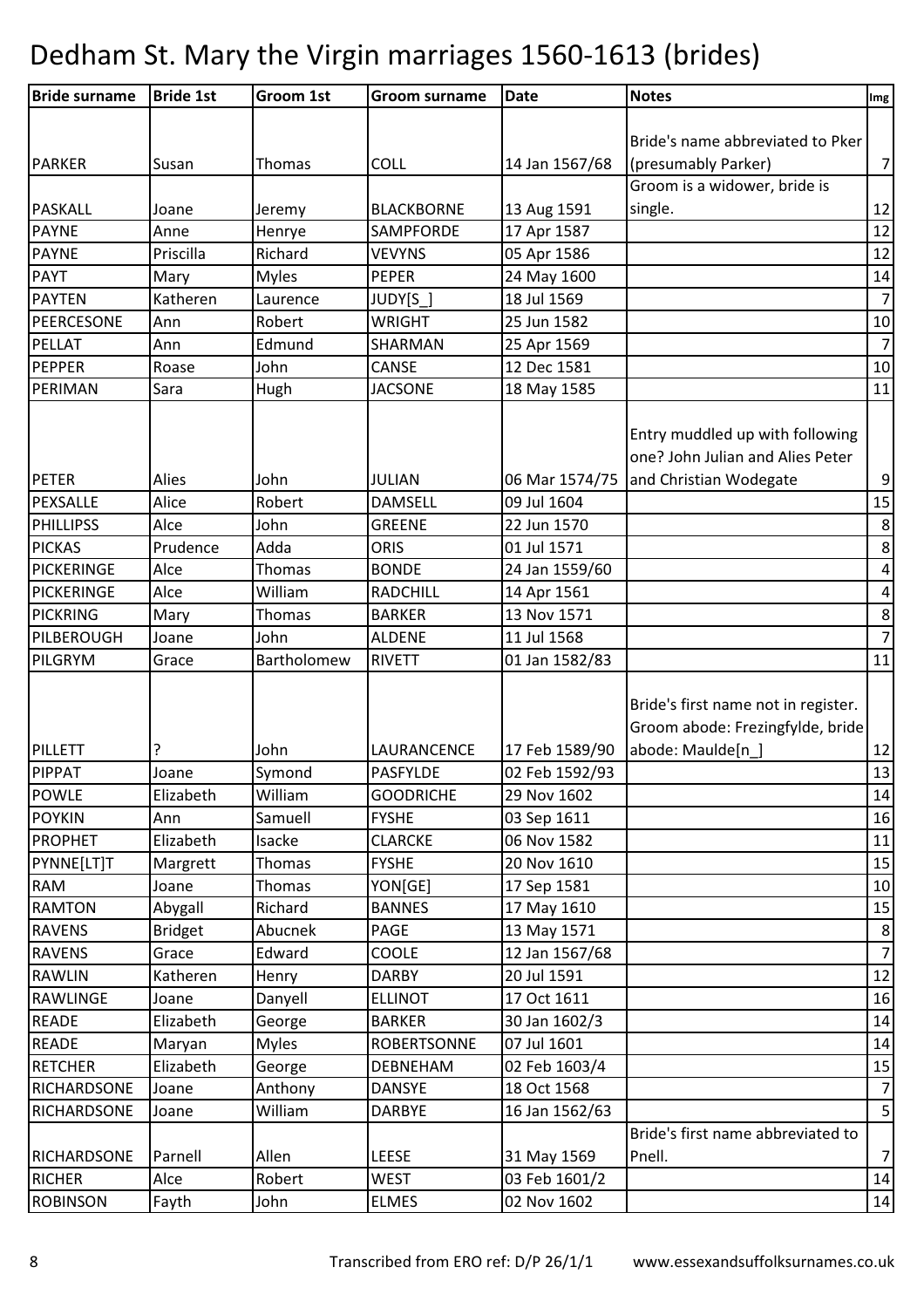| <b>Bride surname</b> | <b>Bride 1st</b> | Groom 1st     | <b>Groom surname</b> | <b>Date</b>    | <b>Notes</b>                   | Img                     |
|----------------------|------------------|---------------|----------------------|----------------|--------------------------------|-------------------------|
| <b>ROBYNSONE</b>     | Eden             | Henry         | <b>CREAKE</b>        | 24 Apr 1599    |                                | 13                      |
| <b>ROGERS</b>        | Agnes            | Richard       | <b>BUTLER</b>        | 15 Oct 1572    |                                | $\bf 8$                 |
| <b>ROGERS</b>        | Grace            | Ralfe         | <b>THORPE</b>        | 10 Jun 1575    |                                | $\boldsymbol{9}$        |
|                      |                  |               |                      |                | Groom's surname abbreviated to |                         |
| <b>ROSE</b>          | Elizabeth        | William       | <b>PARKER</b>        | 18 May 1573    | "Pker".                        | $\,8\,$                 |
| <b>ROYSE</b>         | Joane            | John          | <b>HUMFREY</b>       | 21 Jan 1598/99 |                                | 13                      |
|                      |                  |               |                      |                |                                |                         |
|                      |                  |               |                      |                | Groom's surname "Stanar",      |                         |
|                      |                  |               |                      |                | abbreviated. From Stanard?     |                         |
| <b>RUDDOCKE</b>      | Agnes            | Martyne       | STANAR[D_]           | 17 Nov 1567    | Bride's father: John Ruddocke  | $\overline{7}$          |
| <b>RUGGELL</b>       | Agnes            | Robert        | <b>SMYTHE</b>        | 22 Apr 1561    |                                | $\overline{a}$          |
| <b>RUNTINGE</b>      | Elizabeth        | John          | LUFKYN               | 14 Jul 1561    |                                | $\pmb{4}$               |
|                      |                  |               |                      |                | Groom abode: Langham. Bride's  |                         |
| <b>RYE</b>           | Susan            | William       | <b>BARWICKE</b>      | 16 Apr 1581    | father: John Rye               | 10                      |
| <b>RYVERS</b>        | Martha           | John          | <b>WEST</b>          | 20 Oct 1602    |                                | 14                      |
|                      |                  |               |                      |                | Groom is John Alline alias     |                         |
| S[VB]ID              | Jone             | John          | <b>ALLINE</b>        | 27 Nov 1564    | Weaver                         | $\sf 5$                 |
|                      |                  |               |                      |                | Groom is John Alline alias     |                         |
| S[VB]ID              | Jone             | John          | <b>WEAVER</b>        | 27 Nov 1564    | Weaver                         | $\overline{5}$          |
|                      |                  |               |                      |                |                                |                         |
| <b>SALMON</b>        | ?                | Sallomon      | <b>DUNTON</b>        | 30 May 1611    | Bride is the widdow Salmon     | 15                      |
| <b>SAMFORTH</b>      | Mary             | George        | <b>COLLINS</b>       | 03 Dec 1612    |                                | 16                      |
| SAMMAN               | Marye            | Robert        | <b>WARREN</b>        | 20 Apr 1602    |                                | 14                      |
| <b>SANDER</b>        | Margret          | Robert        | <b>BARNABE</b>       | 10 Jan 1568/69 |                                | $\overline{7}$          |
| <b>SANDERS</b>       | Grace            | Thomas        | <b>DIRYFALL</b>      | 09 Jun 1580    |                                | 10                      |
| <b>SEATCH</b>        | Elizabeth        | Thomas        | <b>WHIPET</b>        | 06 Feb 1559/60 |                                | $\pmb{4}$               |
| <b>SELLES</b>        | Elyzabeth        | Richard       | <b>SELLEY</b>        | 17 May 1610    |                                | 15                      |
| <b>SERGANT</b>       | Ann              | Josephe       | <b>THORP</b>         | 25 May 1612    |                                | 16                      |
| <b>SEVENS</b>        | Margret          | Hugh          | CREEME               | 15 May 1567    |                                | $\boldsymbol{6}$        |
| <b>SEYNER</b>        | Edith            | Peers         | <b>BUTTER</b>        | 21 Feb 1573/74 |                                | $\boldsymbol{9}$        |
| SHAREMAN             | Judith           | William       | PETTFYLD             | 27 Oct 1566    |                                | 6                       |
| SHARMAN              | Ann              | John          | ANGER                | 01 May 1601    |                                | 14                      |
| <b>SHARMAN</b>       | Ann              | Anthony       | <b>WHIGHTING</b>     | 28 Jan 1594/95 |                                | 13                      |
| <b>SHARMAN</b>       | Anna             | Richard       | <b>BACKLER</b>       | 03 May 1610    |                                | 15                      |
| <b>SHEENE</b>        | Margery          | Robert        | <b>DENISINE</b>      | 27 Sep 1565    |                                | 6                       |
| SHERELL              | Agnes            | George        | <b>BARELL</b>        | 06 Oct 1570    |                                | $\bf 8$                 |
| <b>SHINN</b>         | Katheryn         | Robert        | LITTLEBURY           | 21 Jul 1598    |                                | 13                      |
| <b>SMYTH</b>         | Margret          | Thomas        | <b>ELINOT</b>        | 09 Aug 1562    |                                | $\mathsf S$             |
| <b>SMYTH</b>         | Marion           | Edmund        | <b>WILLSONE</b>      | 06 Apr 1563    |                                | $\overline{\mathbf{5}}$ |
| <b>SMYTH</b>         | Mary             | John          | <b>BOSSETT</b>       | 16 May 1586    |                                | 12                      |
| SONONDE              | Joane            | Clement       | <b>DEANE</b>         | 22 Sep 1560    |                                | $\overline{a}$          |
| SPARHAUKE            | Susan            | Phillipe      | <b>HARE</b>          | 26 Feb 1574/75 | Groom is Mr. Phillipe Hare     | 9                       |
| <b>SPENCER</b>       | Margeret         | William       | <b>THORPE</b>        | 30 Nov 1586    |                                | 12                      |
| <b>SPENSER</b>       | Eli.             | John          | <b>GREGORYE</b>      | 14 Nov 1568    |                                | $\overline{7}$          |
| <b>SQUYRE</b>        | Jone             | <b>Thomas</b> | LUFKYN               | 08 Oct 1565    |                                | $\sqrt{6}$              |
| <b>STARLING</b>      | Christian        | Henry         | <b>HEESE</b>         | 12 Jan 1569/70 |                                | $\overline{7}$          |
| <b>STEVEN</b>        | Sarah            | Addam         | <b>ORRIS</b>         | 04 Nov 1578    |                                | 10                      |
| <b>STOCKEN</b>       | Ellen            | John          | <b>HORTON</b>        | 22 Oct 1581    |                                | 10                      |
| <b>STORY</b>         | Margery          | Thomas        | <b>FOXE</b>          | 12 Aug 1568    |                                | $\overline{7}$          |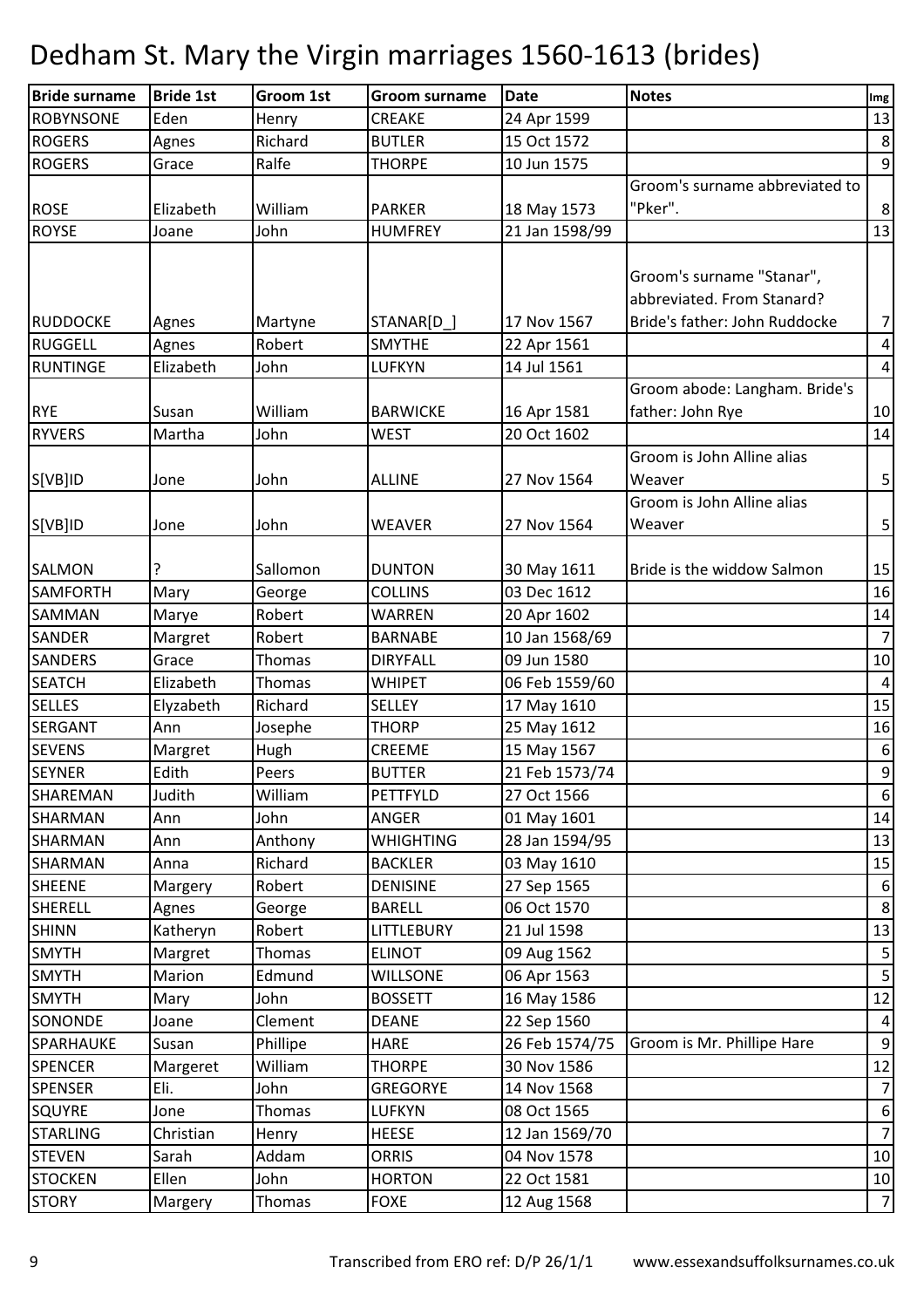| <b>Bride surname</b>          | <b>Bride 1st</b> | Groom 1st             | <b>Groom surname</b>        | <b>Date</b>                | <b>Notes</b>                                                                                                                                | Img                                |
|-------------------------------|------------------|-----------------------|-----------------------------|----------------------------|---------------------------------------------------------------------------------------------------------------------------------------------|------------------------------------|
| <b>STORYE</b>                 | Susan            | William               | <b>FULLER</b>               | 04 Nov 1576                |                                                                                                                                             | 10                                 |
| <b>SYDA</b>                   | Ann              | Steven                | <b>CRADOCKE</b>             | 01 Nov 1573                |                                                                                                                                             | $\boldsymbol{9}$                   |
| <b>SYMONS</b>                 | Ann              | Josephe               | <b>TOMPSON</b>              | 10 Sep 1611                |                                                                                                                                             | 16                                 |
| SYMPSONE                      | Margery          | Richard               | <b>MORSE</b>                | 15 Jan 1585/86             |                                                                                                                                             | 12                                 |
| <b>TAYLOR</b>                 | Elizabeth        | John                  | <b>STERLING</b>             | 01 Nov 1591                |                                                                                                                                             | 12                                 |
| <b>TAYLOR</b>                 | Margery          | Roger                 | VAUGHAN                     | 25 Nov 1576                |                                                                                                                                             | 10                                 |
| <b>THORNE</b>                 | Dicley           | Thomas                | <b>BAKER</b>                | 09 Oct 1574                |                                                                                                                                             | $\boldsymbol{9}$                   |
| <b>THORPE</b>                 | <b>Barbara</b>   | John                  | <b>NUNNE</b>                | 25 May 1585                |                                                                                                                                             | 11                                 |
| <b>THORPE</b>                 | Elyzabeth        | Robart                | <b>LULT</b>                 | 16 Oct 1610                |                                                                                                                                             | 15                                 |
| <b>TOKELY</b>                 | Ann              | Simond                | <b>WARD</b>                 | 05 Apr 1573                |                                                                                                                                             | $\,8\,$                            |
| <b>TOSE</b>                   | Ann              | Robert                | <b>NORTHEM</b>              | 17 Jun 1560                |                                                                                                                                             | $\overline{4}$                     |
| <b>TOUGH</b><br><b>TURNER</b> | Ann<br>Judith    | Thomas<br>Christopher | <b>HODS</b><br><b>STONE</b> | 19 Sep 1574<br>29 Jul 1575 | The bride is the daughter of John<br>Tough of Stratford.                                                                                    | $\boldsymbol{9}$<br>$\overline{9}$ |
|                               |                  |                       |                             |                            | The groom is "the gardyn" -                                                                                                                 |                                    |
| <b>UMPHERY</b>                | Susann           | Thomas                | <b>WEBB</b>                 | 13 Jul 1585                | gardener?                                                                                                                                   | 11                                 |
| <b>UPCHAR</b>                 | Joane            | Nathaniell            | <b>MORS</b>                 | 10 Dec 1573                |                                                                                                                                             | $\overline{9}$                     |
| <b>UPCHER</b>                 | Ann              | John                  | <b>FURTON</b>               | 22 Sep 1576                |                                                                                                                                             | 10                                 |
| <b>UPCHER</b>                 | Ann              | John                  | <b>GOSLING</b>              | 08 May 1582                |                                                                                                                                             | 10                                 |
| <b>UPCHER</b>                 | Elizabeth        | Michaell              | <b>CRAVE</b>                | 20 Jun 1587                |                                                                                                                                             | 12                                 |
| <b>UPCHER</b>                 | Ellen            | Stephen               | <b>UPCHER</b>               | 12 Jan 1585/86             | Groom abode: Dedham                                                                                                                         | 12                                 |
| <b>UPCHER</b>                 | Joane            | Richard               | <b>BACKLER</b>              | 03 Feb 1571/72             |                                                                                                                                             | 8                                  |
| <b>UPCHER</b>                 | Judyth           | Williem               | <b>BUTTER</b>               | 20 Dec 1610                |                                                                                                                                             | 15                                 |
| <b>UPCHER</b>                 | Margeret         | Robert                | <b>FREMAN</b>               | 22 Jun 1585                |                                                                                                                                             | 11                                 |
| <b>UPCHER</b>                 | Susan            | John                  | <b>GARRINGTON</b>           | 12 Jul 1586                |                                                                                                                                             | 12                                 |
| <b>VEASYE</b>                 | Ann              | Robert                | <b>BLOSSE</b>               | 05 Oct 1572                |                                                                                                                                             | $\,8\,$                            |
| WALL                          | Joane            | John                  | <b>SHEENE</b>               | 29 Jun 1565                |                                                                                                                                             | $\boldsymbol{6}$                   |
| WALL                          | Margret          | Thomas                | <b>BULLER</b>               | 23 May 1562                |                                                                                                                                             | $\sqrt{4}$                         |
| <b>WALLIS</b>                 | Elizabeth        | Daniell               | COOKE                       | 17 Nov 1587                |                                                                                                                                             | 12                                 |
| <b>WARDE</b>                  | Thamer           | Henry                 | <b>WRYTE</b>                | 08 Oct 1571                |                                                                                                                                             | $\bf 8$                            |
|                               |                  |                       |                             |                            | Thomas Webb the elder & the                                                                                                                 |                                    |
| <b>WARNER</b>                 | ?                | Thomas                | <b>WEBB</b>                 | 25 Jun 1584                | Wydow Warner                                                                                                                                | 11                                 |
| <b>WARNER</b>                 | Agnes            | William               | <b>WASPE</b>                | 04 Nov 1566                | Bride's surname abbreviated to<br>Warn. Presumably Warner.                                                                                  | $\boldsymbol{6}$                   |
| <b>WARNER</b>                 | Ann              | John                  | LARGE                       | 31 Jul 1569                | Groom abode: Manningtree                                                                                                                    | $\overline{7}$                     |
| <b>WARNER</b>                 | Anne             | Samuell               | <b>REYNOLDES</b>            | 07 Jan 1604/5              |                                                                                                                                             | 15                                 |
| <b>WARNER</b>                 | <b>Barbara</b>   |                       | ?                           | 29 May 1570                | Groom's name not in register.<br>Looks a bit confused with the<br>previous marriage: John Lither<br>and Alce Jackson and Barbara<br>Warner. | $\bf 8$                            |
| <b>WARNER</b>                 | Fayth            | Edmund                | <b>ROBERTSONE</b>           | 20 Jun 1563                |                                                                                                                                             | $\overline{5}$                     |
| <b>WARNER</b>                 | Franncis         | John                  | LUFKYNE                     | 23 Jun 1566                |                                                                                                                                             | $\boldsymbol{6}$                   |
| <b>WARNER</b>                 | Grace            | John                  | <b>HOLDER</b>               | 16 May 1568                |                                                                                                                                             | $\overline{7}$                     |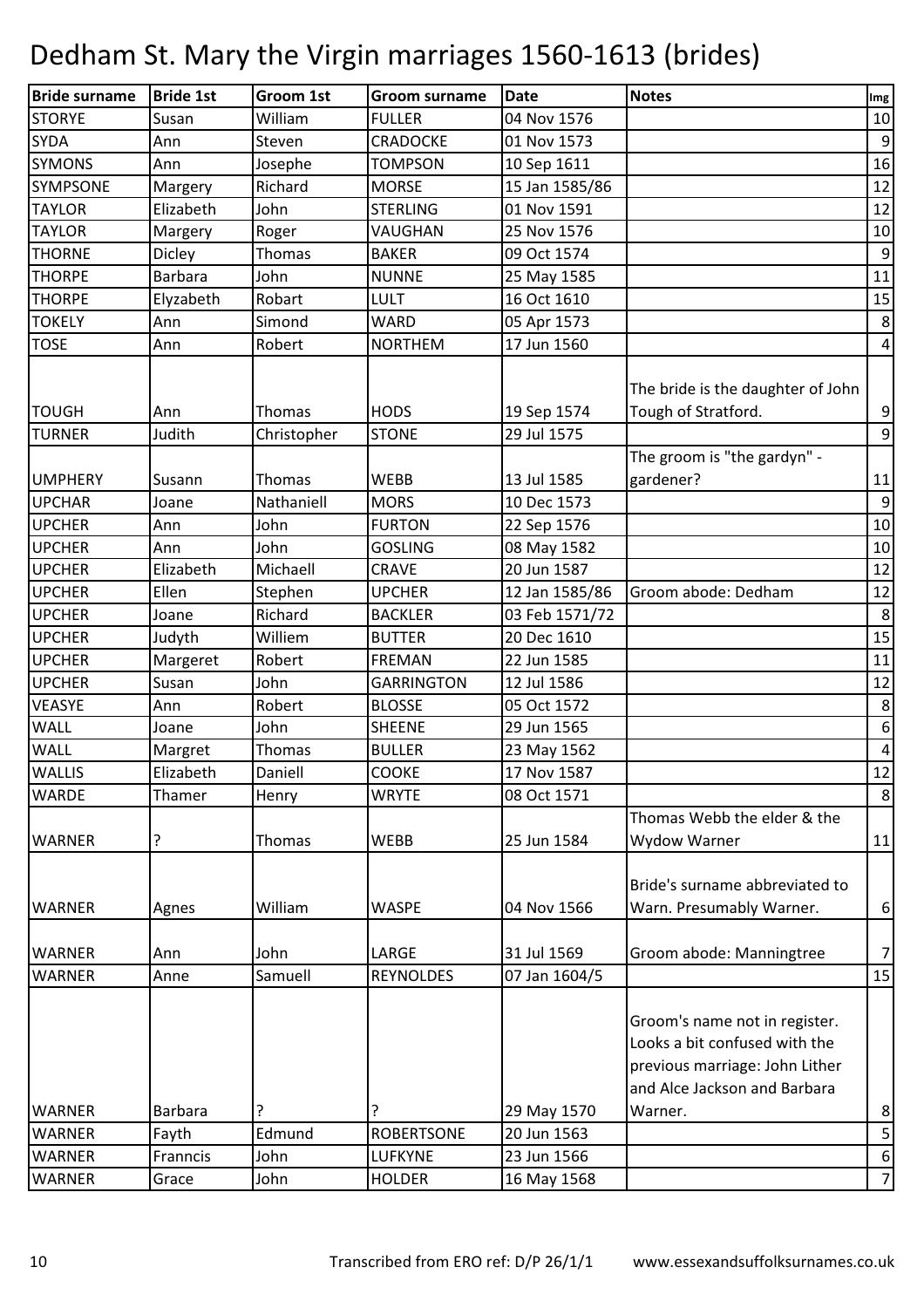| <b>Bride surname</b> | <b>Bride 1st</b> | Groom 1st      | <b>Groom surname</b> | <b>Date</b>    | <b>Notes</b>                                                                                                        | $\lfloor \mathsf{Img} \rfloor$ |
|----------------------|------------------|----------------|----------------------|----------------|---------------------------------------------------------------------------------------------------------------------|--------------------------------|
|                      |                  |                |                      |                |                                                                                                                     |                                |
| <b>WARNER</b>        | Jane             | John?          | <b>QUARLES</b>       | 21 Apr 1583    | Groom's first name quite faded                                                                                      | 11                             |
| <b>WARNER</b>        | Joane            | Stephen        | COALE                | 22 May 1569    |                                                                                                                     | $\overline{7}$                 |
| <b>WARNER</b>        | Joane            | William        | <b>HALL</b>          | 23 Sep 1565    |                                                                                                                     | $\boldsymbol{6}$               |
| <b>WARNER</b>        | Margret          | John           | <b>HARIS</b>         | 08 Jun 1561    |                                                                                                                     | $\pmb{4}$                      |
| <b>WARNER</b>        | Martha           | John           | <b>WAYE</b>          | 29 Sep 1566    |                                                                                                                     | $\boldsymbol{6}$               |
| <b>WARNER</b>        | Sewsane          | Samewell       | <b>BACKLER</b>       | 31 Jul 1610    |                                                                                                                     | 15                             |
| <b>WARNER</b>        | Susan            | George         | <b>ABUD</b>          | 01 Dec 1602    |                                                                                                                     | 14                             |
| <b>WARNER</b>        | Susan            | Symon          | STEVEN[S_]           | 14 Jul 1566    | Groom surname abbreviated to<br>Steve. Unclear if should be<br>Stevens or Stevenson.                                | $\boldsymbol{6}$               |
| <b>WATSONNE</b>      | Alce             | William        | <b>STANEAGE</b>      | 29 Jun 1578    |                                                                                                                     | $10\,$                         |
| <b>WATSONNE</b>      | Barbara          | <b>Tthomas</b> | <b>GRENLEIFE</b>     | 04 Dec 1578    |                                                                                                                     | 10                             |
| <b>WAYE</b>          | Barbara          | William        | <b>PULLIN</b>        | 09 Jan 1589/90 |                                                                                                                     | 12                             |
| <b>WAYE</b>          | Martha           | Joseph         | <b>ELLIT</b>         | 04 Jul 1592    |                                                                                                                     | 13                             |
| <b>WAYE</b>          | Martha           | Thomas         | <b>WIXE</b>          | 18 Oct 1611    |                                                                                                                     | 16                             |
| WE[L_]DE             | Joan             | Mihell         | <b>STARLING</b>      | 05 Jul 1563    |                                                                                                                     | $\mathsf S$                    |
| <b>WEBB</b>          | Amis             | John           | <b>RUDDOCK</b>       | 30 Aug 1563    |                                                                                                                     | $\overline{5}$                 |
| <b>WEBB</b>          | Elinor           | John           | BRITA[YN]E           | 18 Jun 1587    | Bride is a widow.                                                                                                   | 12                             |
| <b>WEBB</b>          | Elizabeth        | Martin         | <b>GARRAD</b>        | 08 May 1575    |                                                                                                                     | $\boldsymbol{9}$               |
| <b>WEBB</b>          | Jone             | Edward         | <b>CREFILDE</b>      | 15 Jan 1559/60 |                                                                                                                     | $\pmb{4}$                      |
| <b>WEBB</b>          | Katheren         | Thomas         | <b>OSMOND</b>        | 14 Jun 1565    |                                                                                                                     | $\boldsymbol{6}$               |
| <b>WEBB</b>          | Suzan            | Henry          | <b>WRYGHT</b>        | 30 Jan 1592/93 |                                                                                                                     | 13                             |
| WELMAN               | Mary             | John           | <b>WEST</b>          | 19 Nov 1565    |                                                                                                                     | $\boldsymbol{6}$               |
| <b>WENT</b>          | Joan             | John           | <b>WEBBE</b>         | 13 Jun 1560    |                                                                                                                     | $\pmb{4}$                      |
| <b>WENT</b>          | Rose             | George         | COALE                | 12 Feb 1564/65 |                                                                                                                     | $\boldsymbol{6}$               |
| <b>WEST</b>          | Margery          | Thomas         | <b>CLAYE</b>         | 21 Apr 1569    |                                                                                                                     | $\overline{7}$                 |
| <b>WHELER</b>        | Margeret         | Henry          | <b>BAKER</b>         | 02 Sep 1582    |                                                                                                                     | $11\,$                         |
| <b>WHITE</b>         | Alce             | John           | <b>GYBBS</b>         | 28 Apr 1601    |                                                                                                                     | 14                             |
| <b>WHITLOCK</b>      | Margret          | George         | COALE                | 06 Oct 1576    |                                                                                                                     | 10                             |
| <b>WHITTLOCKE</b>    | Ann              | John           | WEYO[NU]LD           | 30 Nov 1581    |                                                                                                                     | 10                             |
| <b>WHYGHT</b>        | Margeret         | William        | <b>LITTLE</b>        | 28 Oct 1567    | Bride is a widow.                                                                                                   | $\overline{7}$                 |
| <b>WILLIAMS</b>      | Elizabethe       | Richard        |                      | 21 Oct 1560    | Groom's surname not in register.<br>Bride is "Elizabethe Footman<br>alias Willims"                                  | $\overline{\mathcal{A}}$       |
| <b>WILLIAMSON</b>    | Ann              | Symonde        | <b>WARDE</b>         | 28 Dec 1584    |                                                                                                                     | $11\,$                         |
| <b>WILLSON</b>       | Marye            | John           | <b>THORNTUN</b>      | 20 Jan 1602/3  |                                                                                                                     | 14                             |
| <b>WILLSONE</b>      | Maryan           | Henry          | SHARMAN              | 21 Jun 1581    | Groom is a widower, bride is a<br>widow.                                                                            | 10                             |
| <b>WODEGATE</b>      | Chrisian         |                |                      | 06 Mar 1574/75 | Entry muddled up with previous<br>one? John Julian and Alies Peter<br>and Christian Wodegate. No<br>husband's name? | $\boldsymbol{9}$               |
| <b>WODGATE</b>       | Susan            | Thomas         | <b>BRAMSON</b>       | 01 Apr 1605    |                                                                                                                     | 15                             |
| <b>WOLMAN</b>        | Christian        | Thomas         | <b>GRENLEIFE</b>     | 19 Dec 1562    |                                                                                                                     | 5                              |
| <b>WOOD</b>          | Ann              | Mathewe        | <b>HARRIS</b>        | 07 Oct 1598    |                                                                                                                     | 13                             |
|                      |                  |                |                      |                |                                                                                                                     |                                |